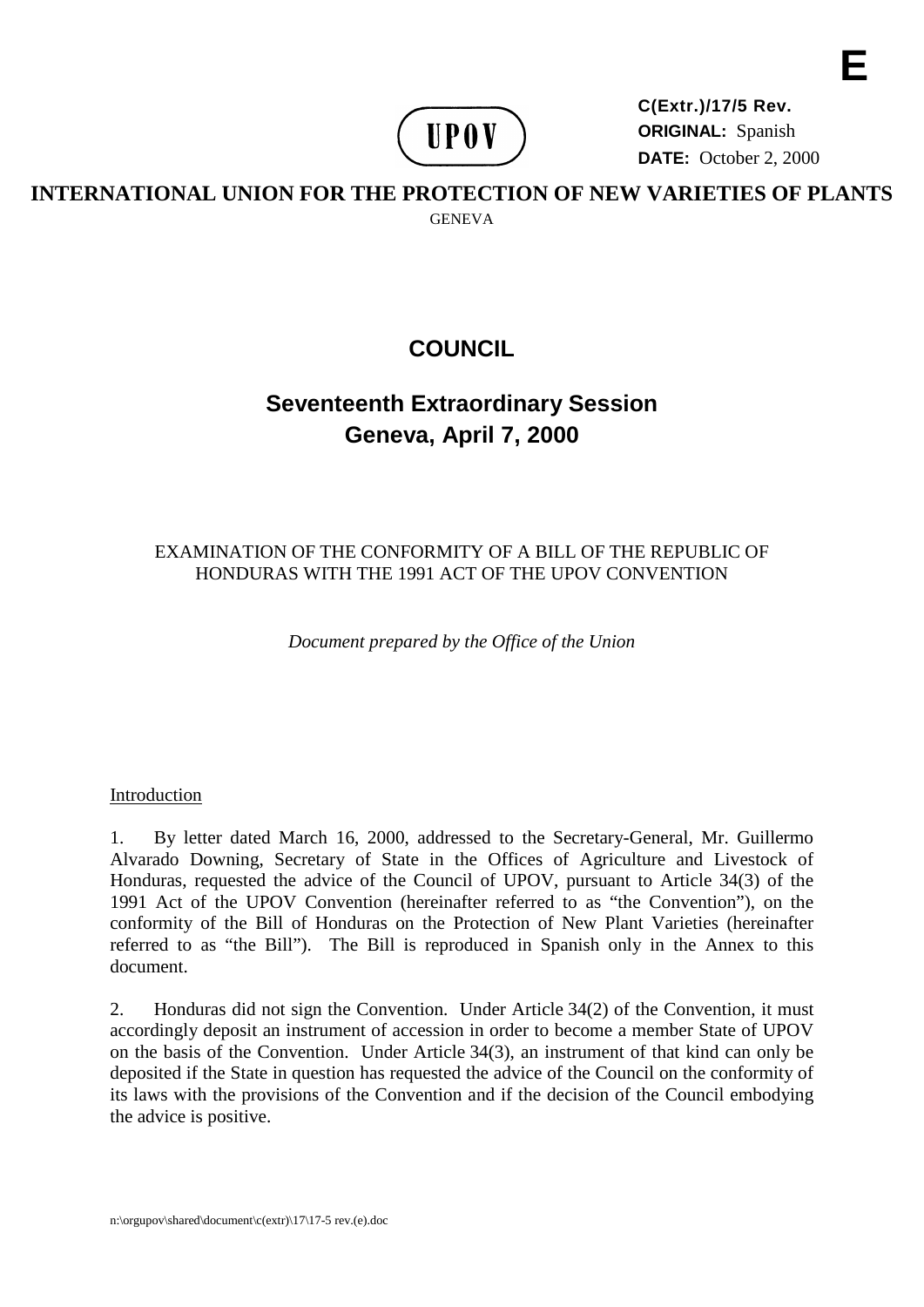### C(Extr.)/17/5 Rev. page 2

### Legal Basis for the Protection of New Varieties in Honduras

3. The protection of new plant varieties will be governed in Honduras by the law which will be enacted by the National Assembly on the basis of the Bill, and by its implementing regulations. The analysis of the proposed legislation of Honduras, which follows, is in the order of the substantive provisions of the Convention.

### Article 1 of the Convention: Definitions

4. Article 2 of the Bill has a list of definitions which satisfy the provisions of Article 1 of the Convention.

### Article 2 of the Convention: Basic Obligation of the Contracting Parties

5. Article 2 of the Convention requires a State acceding to the Convention to grant and protect breeder's rights. Article 1 of the Bill states that "the purpose of this Law is to set up the basis of and procedures for the protection of the rights of the breeders of new plant varieties." The purpose of the Bill thus satisfies the obligation established in Article 2 of the Convention.

### Article 3 of the Convention: Genera and Species to be Protected

6. Article 4 of the Bill provides that at the date of coming into force the Law will apply to at least 15 plant genera or species and that at the end of a period of 10 years it will cover all plant genera and species. The Bill of Honduras thus conforms with Article 3 of the Convention.

#### Article 4 of the Convention: National Treatment

7. Article 4 of the Bill provides that the rights conferred by the Law may be acquired by nationals of Honduras, nationals of Contracting Parties of the UPOV Convention, any persons having their place of residence or an establishment in the territory of a Contracting Party of the UPOV Convention and nationals of any other State which grants effective plant variety protection to the nationals of Honduras. The Bill of Honduras thus conforms with Article 4 of the Convention.

#### Articles 5 to 9 of the Convention: Conditions for the Grant of the Breeder's Right

8. Article 13 of the Bill sets out the conditions of novelty, distinctness, uniformity and stability and clarifies that the grant of a breeder's right shall not be made subject to any further or different conditions provided that the applicant complies with the formalities established by this Law and pays the required fees. In order for this to be in accordance with Article 5 of the Convention the following should be added to Article 13 of the Bill:

" ..provided that the variety is given a denomination in accordance with the provisions of Article 16 and …".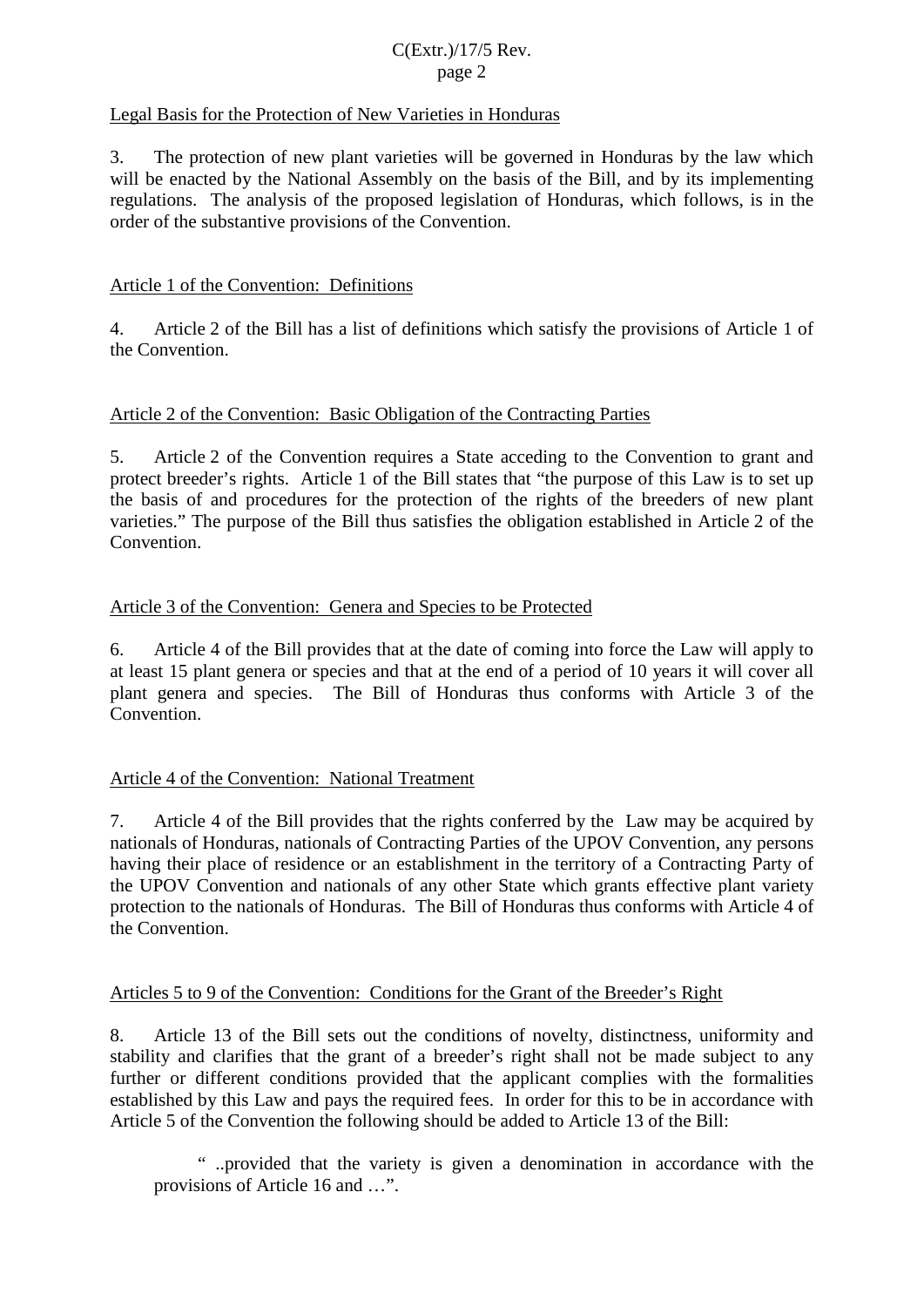9. In addition, the definitions for the requirements of new, distinct and stable should be amended as follows in order to be consistent with the Convention:

New: replace the definition in Article 13 of the Bill by the definition in Article 6(i) of the Convention.

Distinct: to complement the definition in Article 13 of the Bill by adding the following sentence:

"In particular, the filing of an application for the granting of a breeder's right or for the entering of another variety in an official register of varieties, in any country, shall be deemed to render that other variety a matter of common knowledge from the date of the application, provided that the application leads to the granting of a breeder's right or to the entering of the said other variety in the official register of varieties, as the case may be."

Stable: to complement the definition in Article 13 of the Bill by adding the following sentence: "or, in the case of a particular cycle of propagation, at the end of each such cycle."

10. Articles 54 y 55 of the Bill provides for the protection of varieties which are no longer new in accordance with the faculty set out in Article 6(2) of the Convention.

11. The Bill will not conform with Articles 5 to 9 of the Convention unless it incorporates the modifications suggested in paragraphs 8 and 9.

#### Article 10 of the Convention: Filing of Applications

12. There are no provisions in the Bill which would prevent a breeder from choosing the member State of the Union in which he wishes to file his first application, or from applying for protection in other member States until a breeder's certificate is issued in Honduras.

13. The Bill accordingly conforms with Article 10 of the Convention.

#### Article 11 of the Convention: Right of Priority

14. Article 17 of the Bill provides for a right of priority in terms basically according to the Convention. Nevertheless the following text should be added as a first paragraph in Article 17 c):

"The effect of priority shall be that, with respect to the conditions of protection attaching to the variety, the application shall be deemed to have been filed on the date of filing of the first application."

15. With the incorporation of the suggested amendment Article 17 of the Bill will comply with Article 11 of the Convention.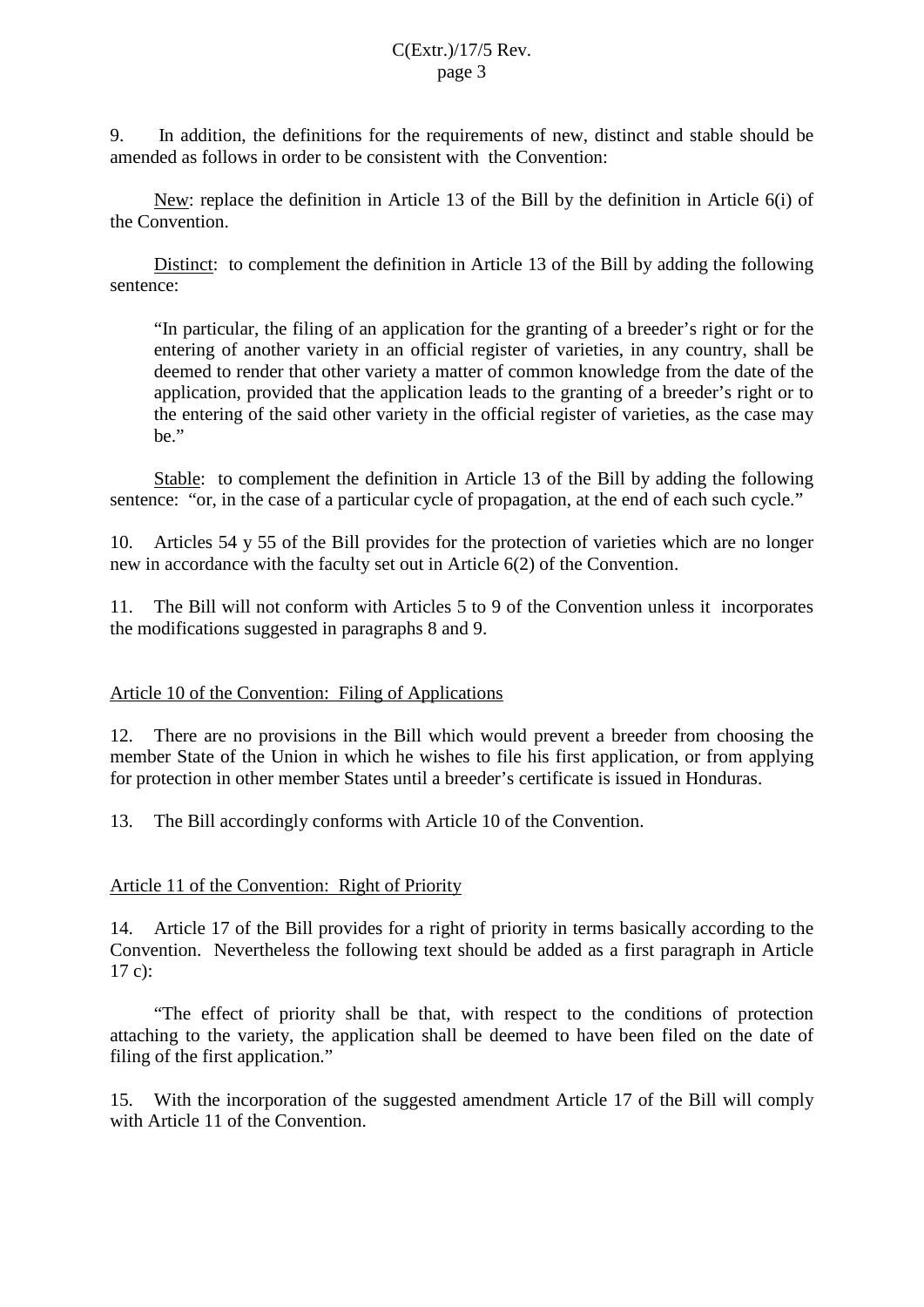### C(Extr.)/17/5 Rev. page 4

### Article 12 of Convention: Examination of the Application

16. Article 15 of the Bill provides that the Secretary of Agriculture and Livestock shall receive and process applications and it empowers the Secretary to require the making available of the propagating material of the variety and complementary documents and information considered necessary to verify that the legal and regulatory requirements and the official Honduran norms are satisfied.

17. Article 18 also establishes that checking the requirements of novelty, distinctness, uniformity, stability as well as that of a denomination will be the responsibility of the Qualifying Committee of Plant Varieties.

18. The Bill thus conforms with Article 12 of the Convention.

#### Article 13 of the Convention: Provisional Protection

19. Article 20 of the Bill makes provision for provisional protection from the issuing of the certificate of application filing, which must be done within 120 days after the filing of the application. The breeder will be able to exercise the provisional protection after the entering into force of his title. The Bill conforms with Article 13 of the Convention.

### Article 14 of the Convention: Scope of the Breeder's Right

20. Article 7(2) of the Bill defines the scope of protection in relation to propagating material of the protected variety in terms which reproduce the substance of Article 14(1) of the Convention.

21. Under Article 14(2) of the Bill, the authorization of the owner is also required for the performance of the listed acts in relation to harvested material of the protected variety, unless the holder has had reasonable opportunity to exercise his right in relation to the said propagating material. This conforms with Article 14(2) of the Convention.

22. Article 7(4) of the Bill extends the right of the breeder to essentially derived varieties, varieties which are not clearly distinguishable from the protected variety and varieties whose production calls for repeated use of the protected variety, as required by Article 14(5) of the Convention.

23. The Bill accordingly conforms with Article 14 of the Convention.

## Article 15 of the Convention: Exceptions to the Breeder's Right

24. Article 8, paragraphs a), b) and c) of the Bill reproduces Article 15(1) of the Convention almost verbatim.

25. Article 9 of the Bill provides for a "farmer's privilege" that will not apply to fruit, ornamental and forest species, as permitted by Article 15(2) of the Convention.

26. The Bill is thus in conformity with Article 15 of the Convention.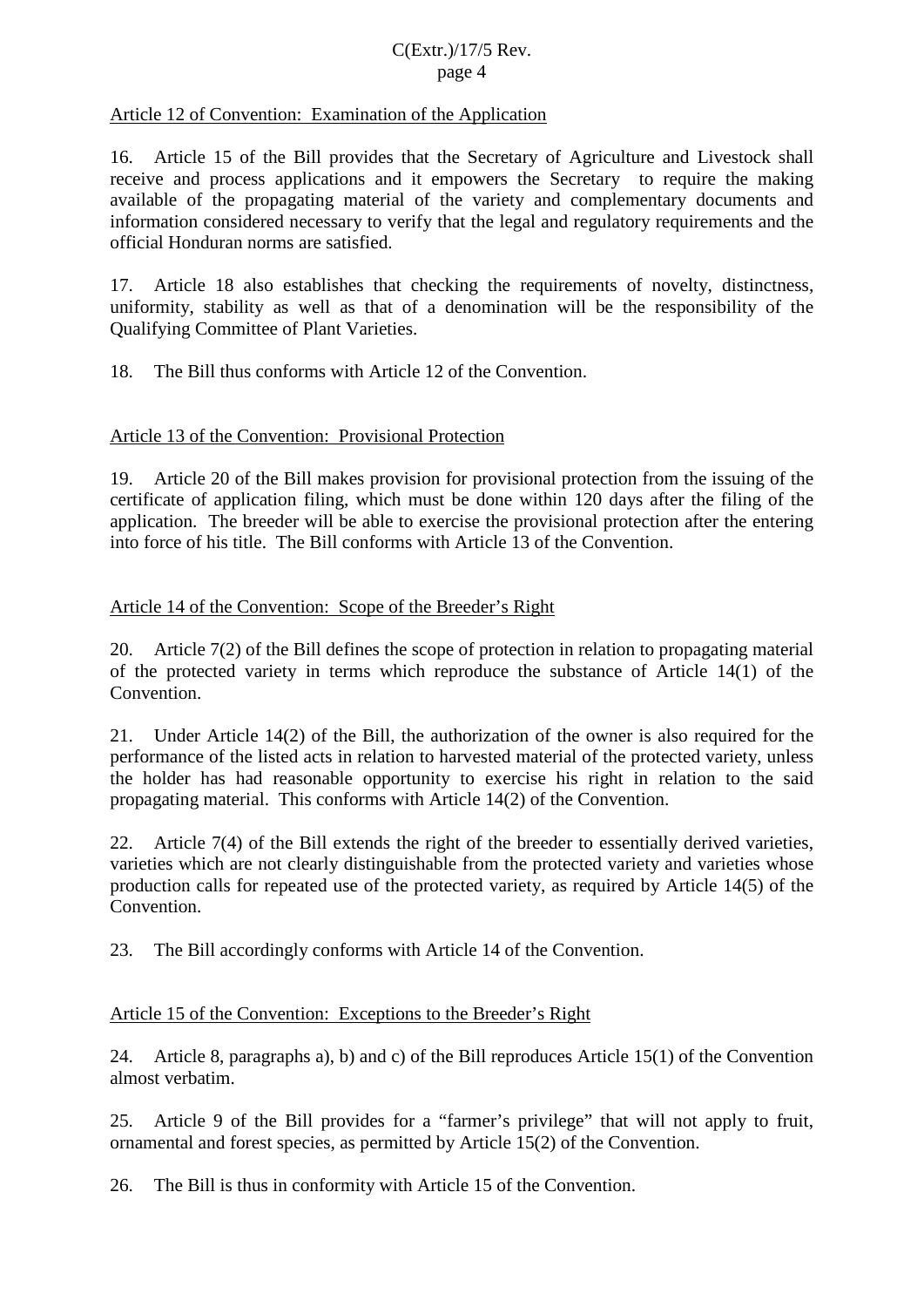## C(Extr.)/17/5 Rev. page 5

## Article 16 of the Convention: Exhaustion of the Breeder's Right

27. Article 8, paragraph d) and Article 10 of the Bill set out the principle of exhaustion of the right in line with Article 16 of the Convention.

### Article 17 of the Convention: Restrictions on the Exercise of the Breeder's Right

28. Chapter IV of the Bill contains provisions on the granting of emergency licenses in circumstances affecting public interest. The proposed legislation of Honduras conforms with the requirements of Article 17 of the Convention.

### Article 18 of the Convention: Measures Regulating Commerce

29. Article 14 of the Bill affirms the independence of the breeder's right from any measures taken by Honduras to regulate the production, certification and marketing of material of varieties or the importing or exporting of such material, in terms which satisfy the provisions of Article 18 of the Convention.

## Article 19 of the Convention: Duration of the Breeder's Right

30. Article 11 of the Bill specifies that the period of protection shall be 25 years in the case of perennial species and 20 years in the case of other species, counted from the grant of the title. Those periods conform with Article 19 of the Convention.

#### Article 20 of the Convention: Variety Denomination

31. Article 16 of the Bill contains provisions with respect to denominations that must be complemented by the regulations in order to satisfy Article 20 of the Convention.

## Article 21 of the Convention: Nullity of the Breeder's Right

32. Article 42 of the Bill requires the competent national authority to declare a breeder's certificate null and void if any of the three conditions for nullity specified in Article 21(1) of the Convention obtain.

33. The Bill is thus in conformity with Article 21 of the Convention.

#### Article 22 of the Convention: Cancellation of the Breeder's Right

34. Under Article 43 of the Bill, the Secretary of Agriculture and Livestock shall cancel a breeder's title when it is established that the holder has failed to meet his obligation to maintain the protected variety, or that the variety is no longer uniform or stable, or when the holder does not meet a request made by the Office for the purpose of verifying the maintenance of the variety, or when the Office proposes to cancel the existing denomination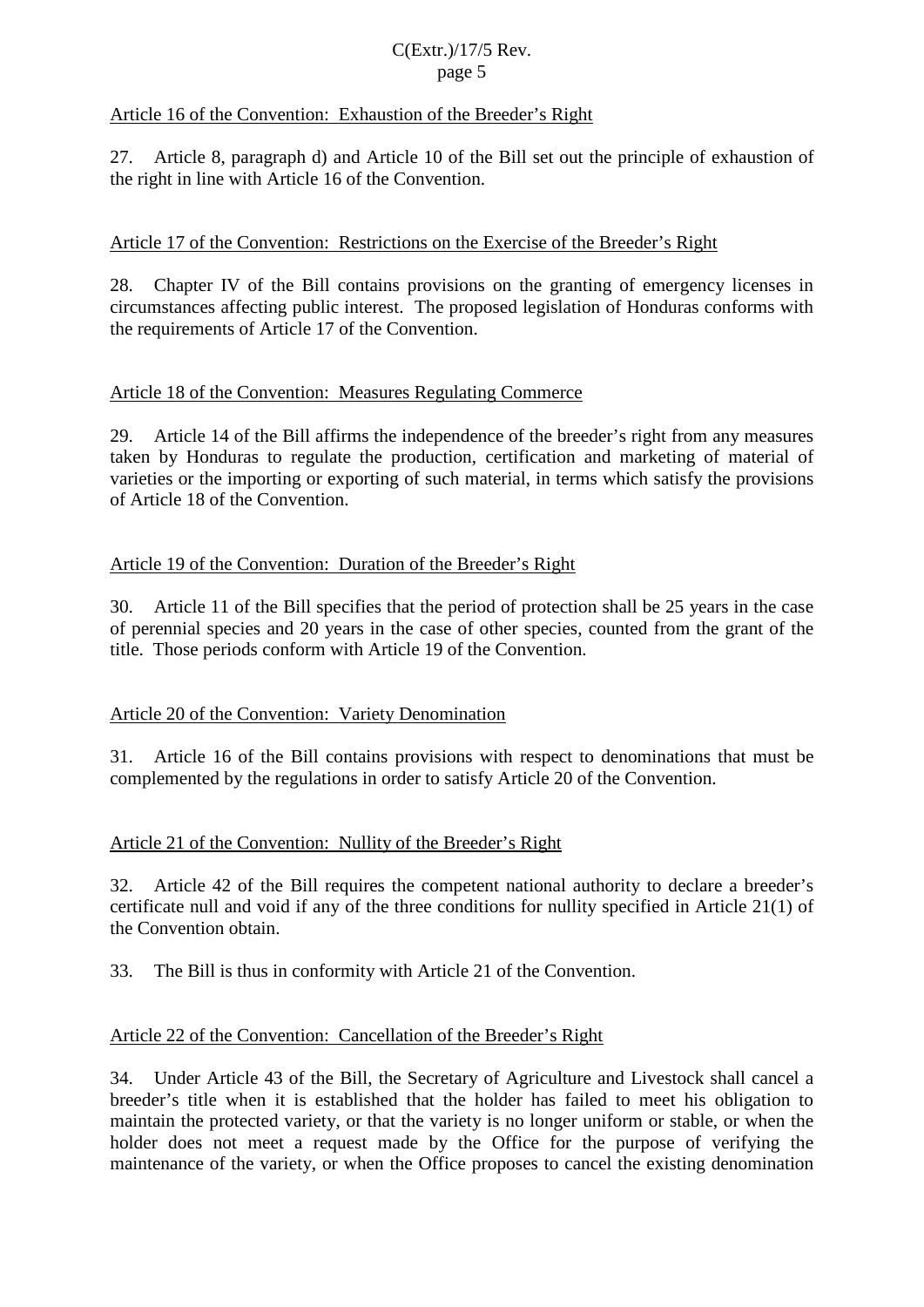of the variety and the breeder does not propose a suitable denomination within the prescribed period, or when the fees were not paid for two years.

35. Article 12 of the Bill contains provisions on the premature termination of the breeder's right where the holder surrenders it.

36. The Bill accordingly conforms with Article 22 of the Convention.

## Article 30 of the Convention: Implementation of the Convention

37. Article 30(1)(i) of the Convention requires adhering States to provide for appropriate legal remedies for the effective enforcement of breeders' rights. Articles 44 to 50 and Chapter I of Title Six of the Bill make provisions in this sense. Under Article 3, paragraphs 4 and 8, the Secretary is empowered to rule for the amendment of administrative errors.

38. Article 30(1)(ii) of the Convention requires adhering States to "maintain an authority entrusted with the task of granting breeders' rights..." The Secretary of Agriculture and Livestock has been appointed under Article 3 of the Bill as the competent national authority.

39. Article 30(1)(iii) of the Convention requires adhering States to publish information concerning applications and grants of breeders' rights and proposed and approved denominations. Article 3.5) and Article 40 of the Bill provides for the publication of such information in the Official Bulletin.

40. The Bill, thus, makes adequate provisions for the implementation of the Convention in Honduras.

## General Conclusion

41. In the opinion of the Office of the Union, the Bill of Honduras includes most of the provisions of the Convention. Nevertheless in order to be fully in conformity with the Convention the modifications mentioned in paragraphs 8, 9, 14, 17 and 31 should be included.

42. On the basis of the foregoing and of precedents, the Office of the Union would suggest that the Council may wish:

(a) to take a positive decision on the conformity of the legislation of Honduras with the provisions of the Convention, subject to its amendment as mentioned in paragraph 41;

(b) to request the Office of the Union to offer its assistance to the Government of Honduras in respect of the amendments to be made to the Bill;

(c) to further advise the Government of Honduras that

i) after consultation with the Office of the Union as to whether its proposed amendments to the Bill are adequate, and

ii) after adoption of the Bill with the incorporation of such amendments but without other substantial changes, and after making implementing regulations,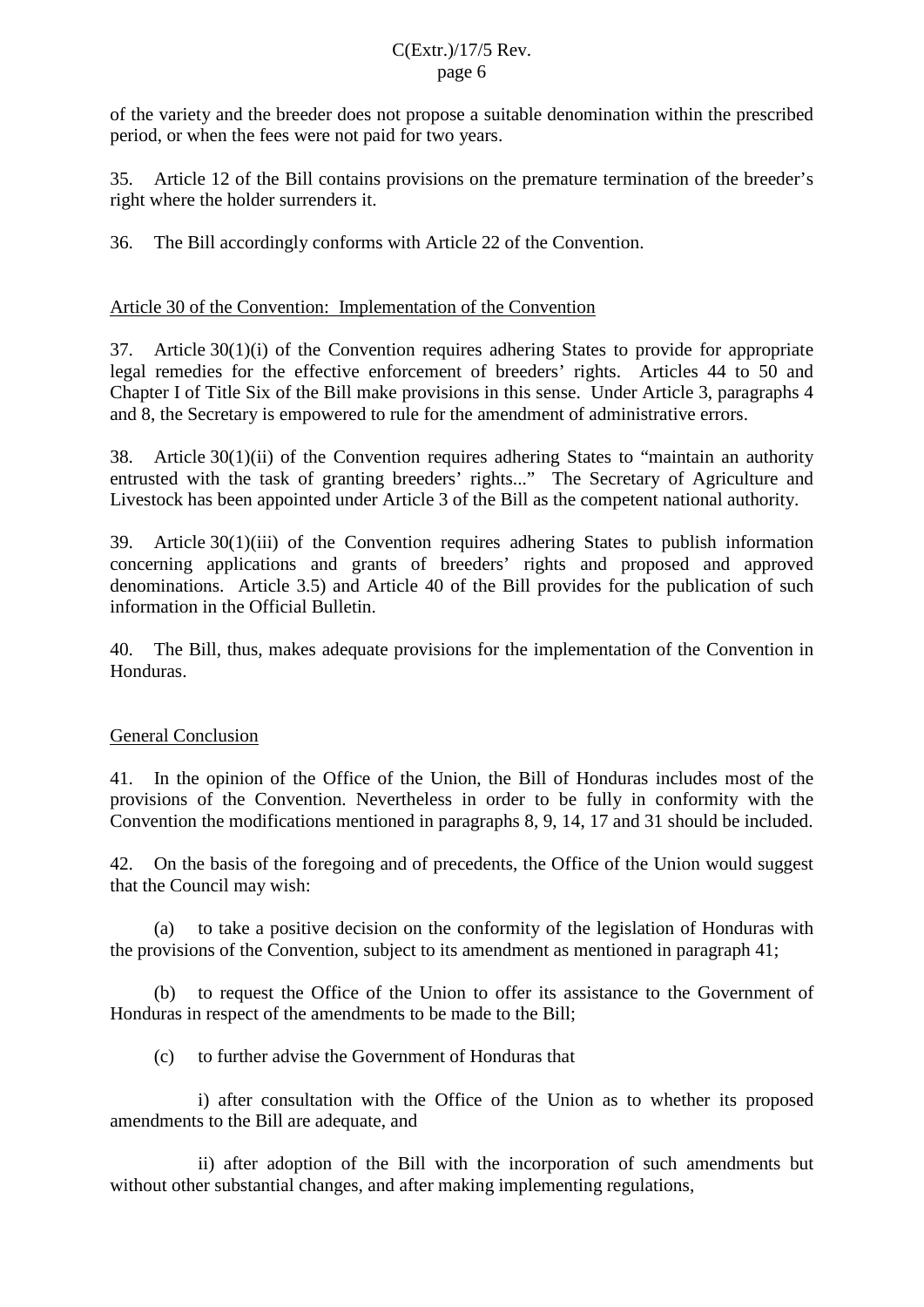# C(Extr.)/17/5 Rev. page 7

it may deposit an instrument of accession to the 1991 Act of the UPOV Convention.

43. *The Council is invited to take note of the information given above and to take decisions on the basis of the proposal set out in the preceding paragraph.*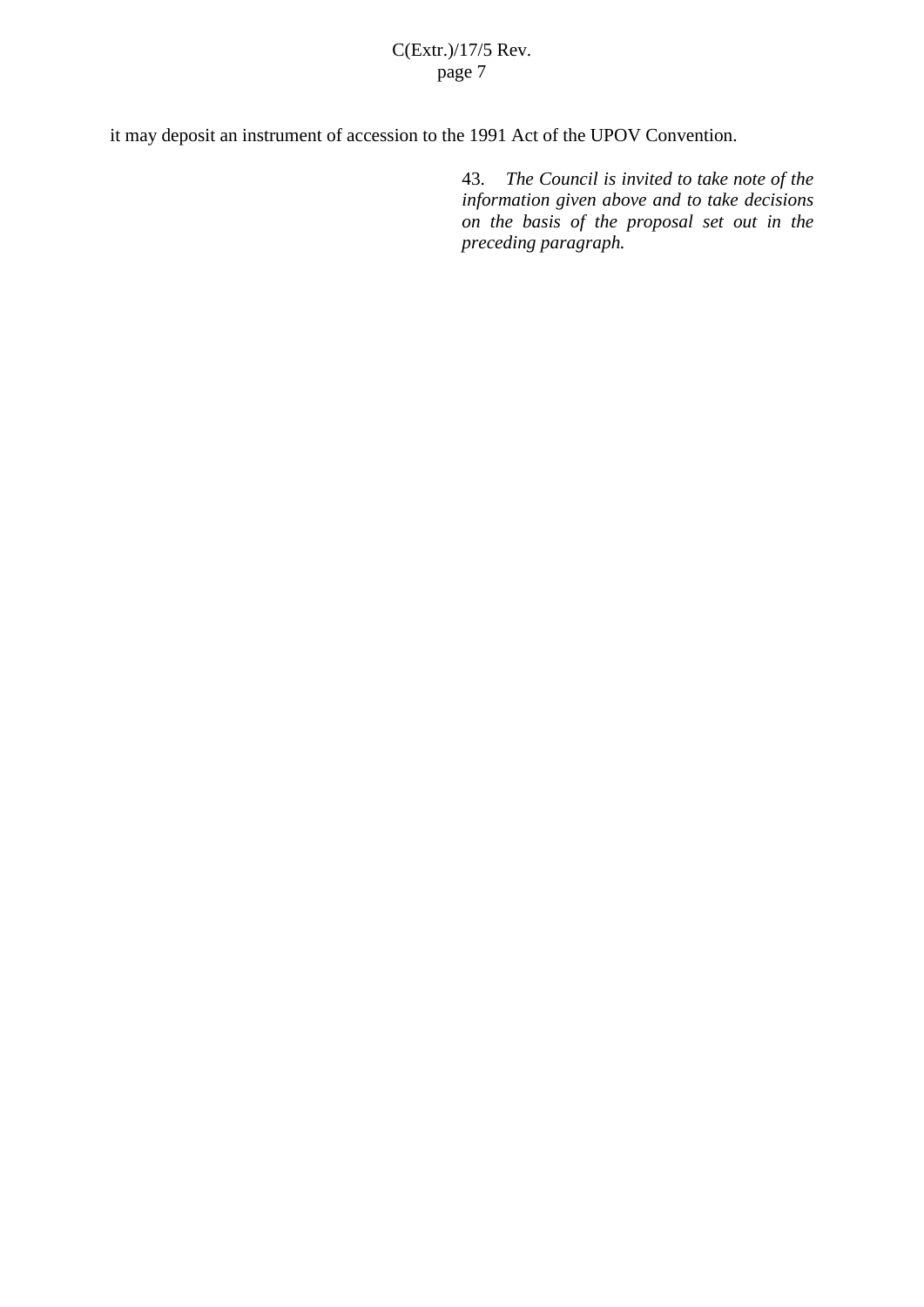#### C(Extr.)/17/5 Rev.

#### ANNEX

WHEREAS the Government of Honduras has proposed, as part of its development strategy, to integrate the country in the international market, thereby providing an appropriate environment for national and foreign investment,

WHEREAS it is a priority of the Government to promote inventive activity in the widest range of forms,

WHEREAS the improvement and development of new varieties has to be fostered by the Government, due regard being also had to progress in plant improvement techniques,

WHEREAS, because no legislation exists in the country that might favor the effective protection of the rights of the owners of improved plants (new plant varieties), it has become necessary to draw up a national instrument on the basis of the international principles that govern that area of concern,

WHEREAS the rights in new plant varieties have a strong economic effect that calls for protective involvement on the part of the State, not only in the field of registration but also as a supervisory body over collective management agencies that seeks conciliatory arrangements in such disputes as may arise and imposes such administrative sanctions as may be provided for,

# IT IS DECREED AS FOLLOWS:

#### PLANT VARIETY PROTECTION LAW

#### TITLE I GENERAL PROVISIONS

#### CHAPTER I

#### OBJECT OF THE LAW

#### Article 1.

The object of this Law is to establish the foundations and procedures for the protection of the rights of breeders of new varieties of plants. Its application and interpretation, for administrative purposes, shall be the responsibility of the Secretariat of Agriculture and Animal Husbandry, acting through the Seed Certification Department of the National Agricultural and Livestock Health Service (SENASA), for which purposes it shall be provided with budgetary credits and full administrative support for the establishment of the Register.

#### Article 2.

For the purposes of this Law,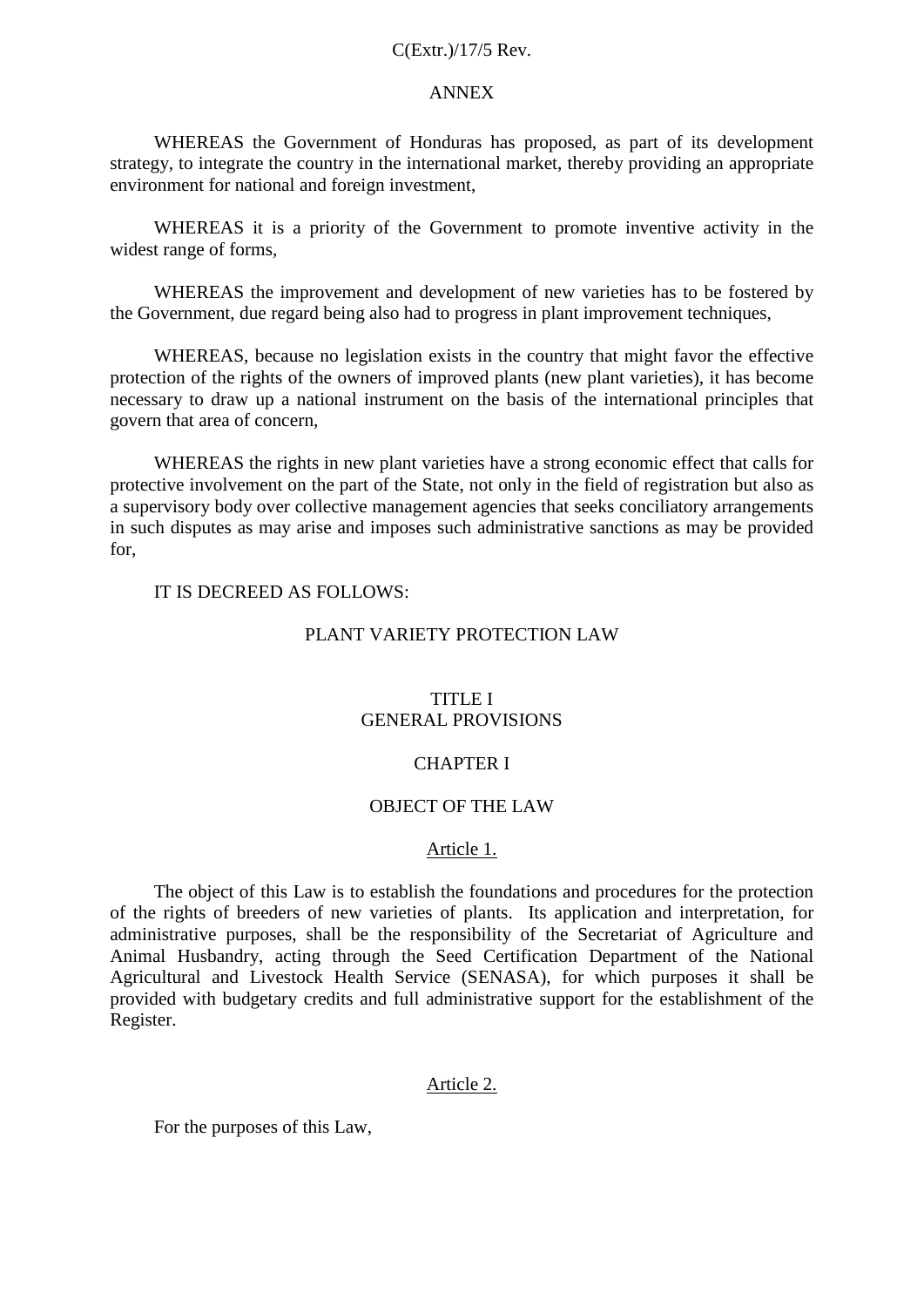"Relevant characteristics" means phenotypical and genotypical expressions specific to the plant variety that allow it to be identified;

"Committee" means the Plant Variety Classification Committee;

"Propagating material" means any material for sexual or asexual reproduction that may be used for the production or multiplication of a plant variety, including seed for sowing and any whole plant or part thereof from which it is possible to obtain whole plants or seed;

"Breeder" means the natural or legal person who, by means of an improvement process, has obtained and developed a plant variety of any genus or species;

"Improvement process" means the technique or set of techniques and procedures that enable a plant variety to be developed;

"Register" means the National Register of Plant Varieties;

"Secretariat" means the Secretariat of Agriculture and Animal Husbandry;

"Breeder's title" means the document issued by the Secretariat that recognizes and protects the rights of the breeder of a new, distinct, stable and uniform plant variety.

"Plant variety" means a plant grouping within a single botanical taxon of the lowest known rank, which grouping, irrespective of whether the conditions for the grant of a breeder's right are fully met, can be defined by the expression of the characteristics resulting from a given genotype or combination of genotypes, distinguished from any other plant grouping by the expression of at least one of the said characteristics and considered a unit with regard to its suitability for being propagated unchanged.

## Article 3.

The Secretariat shall have the following responsibilities:

(i) To foster and promote activities related to the protection of breeders' rights in which the various departments and agencies of the public administration and also the social and private sectors participate;

(ii) To rule on applications for the protection of breeders' rights, subject to the finding of the Committee concerning the grant of a breeder's title as provided in this Law and the Regulations under it;

(iii) To issue emergency licenses in the cases provided for in this Law;

(iv) To lay down guidelines according to which clerical errors in data recorded and documents issued by the Secretariat may be corrected;

(v) To publicize applications for protection and protected plant varieties as provided and with the frequency specified in the Regulations under this Law;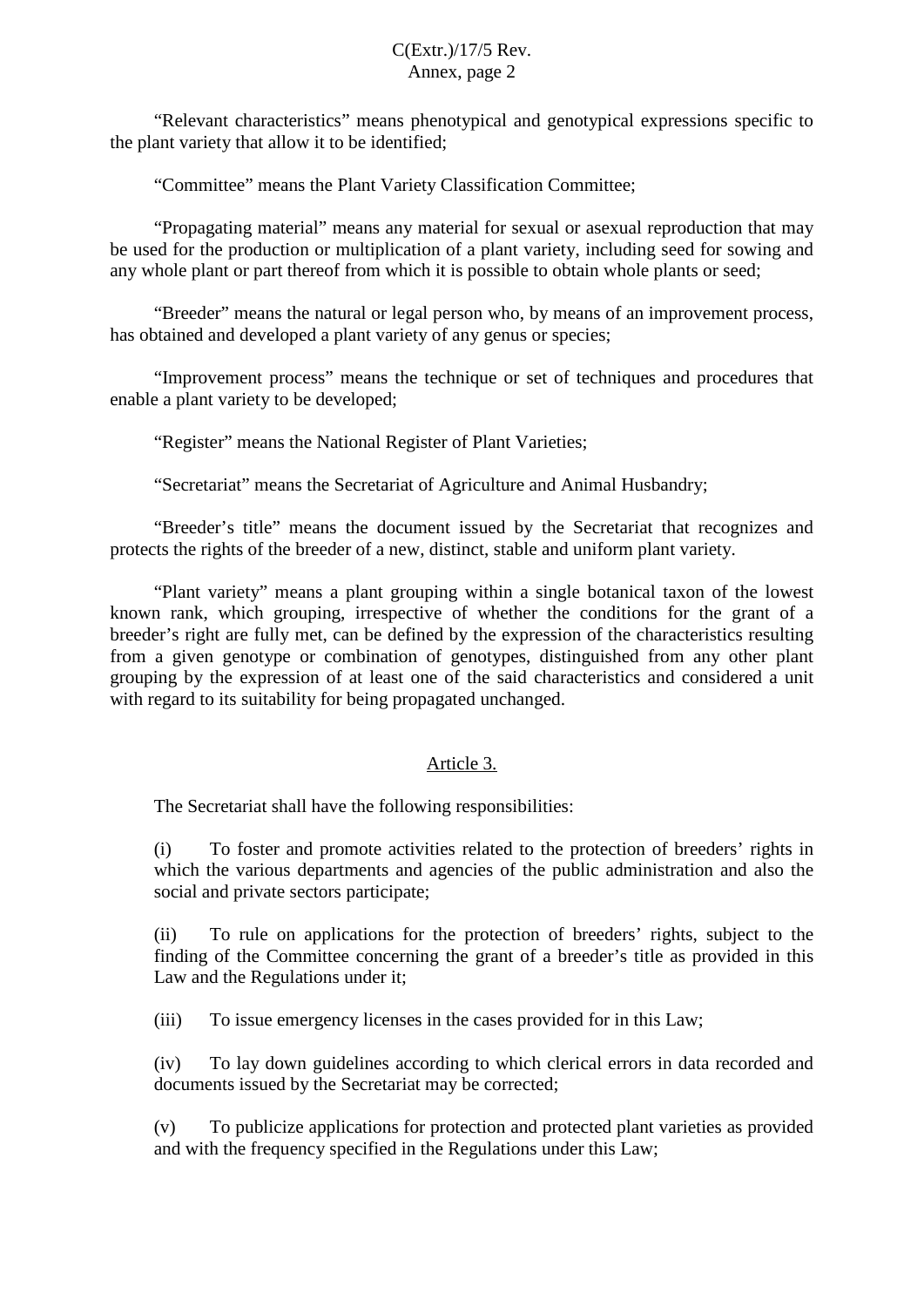(vi) To introduce the appropriate official standards and ensure compliance with them;

(vii) To act as arbiter in the settlement of disputes that are brought before it by the persons concerned regarding the payment of damages for the violation of rights protected under this Law, and in dealing with all matters concerning alleged irregularities in the subject matter to which this Law relates but which are not provided for therein or in the Regulations under it;

(viii) To rule on administrative appeals concerning the implementation of this Law;

(ix) To order and carry out inspection tours, to request information and data, to carry out investigations into alleged administrative infringements, to order and enforce measures to prevent or stop the violation of the rights protected by this Law and to impose administrative sanctions in accordance with the provisions of the relevant enactments;

(x) To promote international cooperation through the exchange of experience with institutions responsible for the registration and protection of breeders' rights in other countries, including the vocational training and further training of staff, the transfer of working and organizational methods, the exchange of publications and the updating of documentary files and databases on the subject, and also to keep a catalogue of foreign researchers;

(xi) Any other responsibilities that may be entrusted to it by this or other legislation.

## Article 4.

This Law shall apply to at least 15 plant genera or species on the date of its entry into force, and to all plant genera and species within ten years.

# Article 5.

The following shall be eligible for the rights provided for in this Law:

(a) Nationals of Honduras and all persons who have their domicile or headquarters in Honduras;

(b) Nationals of a State or intergovernmental organization party to the International Convention for the Protection of New Varieties of Plants, and all persons who have their domicile or headquarters on the territory of a State or intergovernmental body party to the International Convention for the Protection of New Varieties of Plants;

(c) Nationals of any State which, without being a State or intergovernmental organization party to the International Convention for the Protection of New Varieties of Plants, grants effective protection to nationals of Honduras.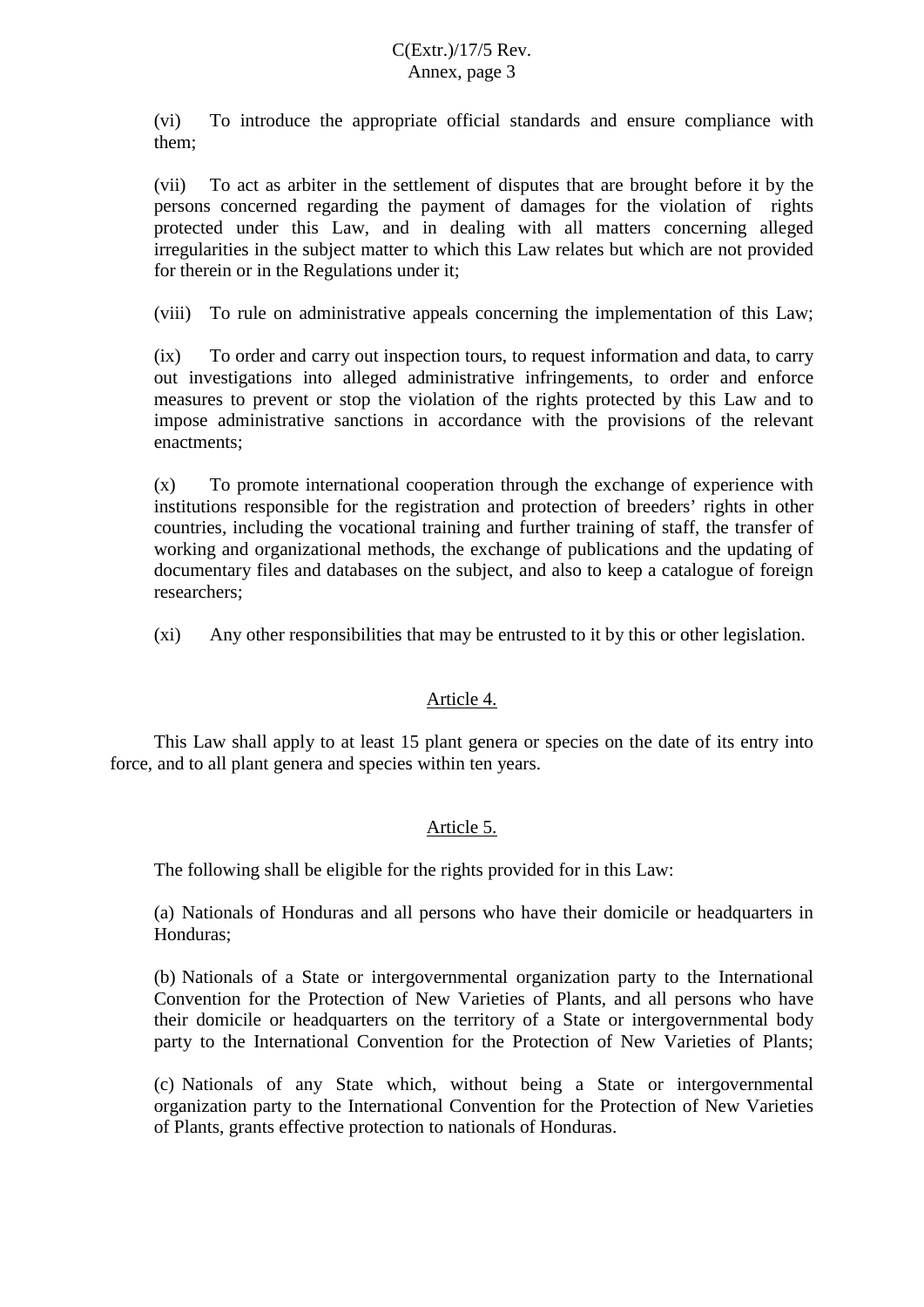For the purposes of the second subparagraph above, where the party to the International Convention for the Protection of New Varieties of Plants is a State, "nationals" means the nationals of that State and, where the party to the International Convention for the Protection of New Varieties of Plants is an intergovernmental organization, it means the nationals of any of its member States.

#### Article 6.

Representative: any person who has neither domicile nor headquarters in Honduras may only be party to a procedure engaged in under this Law and invoke rights thereunder on condition that he has a representative with domicile or an office in Honduras. The representative shall hold a power of attorney for dealings with the Secretariat and for litigation relating to the protection of new plant varieties.

#### TITLE II PROTECTION OF PLANT BREEDERS' RIGHTS

#### CHAPTER I

#### RIGHTS AND OBLIGATIONS OF THE BREEDER

#### Article 7.

The rights that this Law grants to plant breeders are the following:

(i) The right to be recognized as the breeder of a plant variety. That right is inalienable and imprescriptible.

(ii) The permission of the breeder or owner of the breeders' rights shall be required for the following acts:

- Production or reproduction (multiplication);
- Preparation for reproduction or multiplication purposes;
- Offering for sale;
- Sale or any other form of marketing;
- Export;
- Import;
- Possession for any of the above purposes.

The breeder may make his permission subject to conditions and limitations.

(iii) Subject to the provisions of Articles 8 and 10, the permission or the owners shall be required for the acts specified under subparagraph (ii) that are performed on harvested material, including whole plants and parts thereof, such material having been obtained through unauthorized use of reproductive or vegetative propagating material of the protected variety, except where the owner has been able to exercise his rights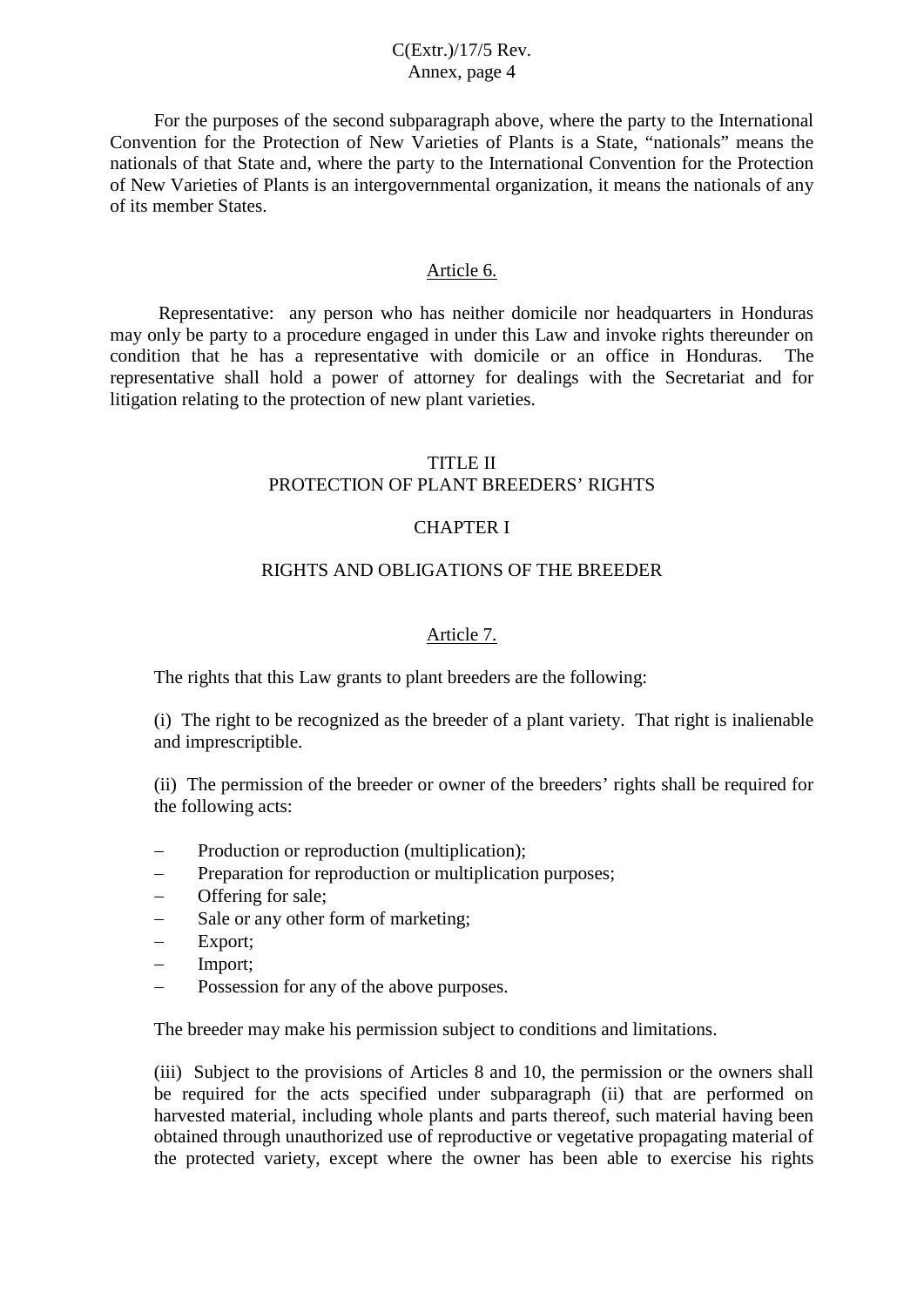reasonably in relation to the said reproductive or vegetative propagating material.

- (iv) The provisions of subparagraphs (i) and (ii) shall apply also:
	- (a) to varieties essentially derived from the protected variety where it is not itself an essentially derived variety;
	- (b) to varieties that are not clearly distinguished from the protected variety;
	- (c) to varieties the production of which requires repeated use of the protected variety.

(v) For the purposes of the provisions of subparagraph (iv) of this Article, a variety shall be considered essentially derived from another variety if:

- (a) it is derived mainly from the initial variety or from a variety which is itself mainly derived from the initial variety, retaining at the same time the expressions of the essential characteristics resulting from the genotype or combination of genotypes of the initial variety;
- (b) it is clearly distinguished from the initial variety;
- (c) it conforms, except for the differences resulting from the derivation, to the initial variety in the expression of the essential characteristics resulting from the genotype or combination of genotypes of the initial variety.

Essentially derived varieties may be obtained for instance by breeding a natural or induced mutant of a somoclonal variant, by selecting a variant individual from among plants of the initial variety, by backcrossing or by genetically engineered transformations.

The breeder may make his permission subject to conditions and limitations.

#### Article 8.

Exceptions to breeders' rights.

Breeders' rights shall not extend:

- (a) to acts performed for non-commercial purposes in a private environment;
- (b) to acts performed experimentally;

(c) to acts performed with a view to the creation of new varieties, except where the provisions of Article 7(iv) are applicable to the acts specified in Article 7(ii) and (iii) performed in relation to such varieties;

(d) to acts performed on material of the variety or a variety covered by Article 7(iv) that has been sold or otherwise marketed on the territory of Honduras by the owner or with his consent, or material derived from the said material, except where such acts entail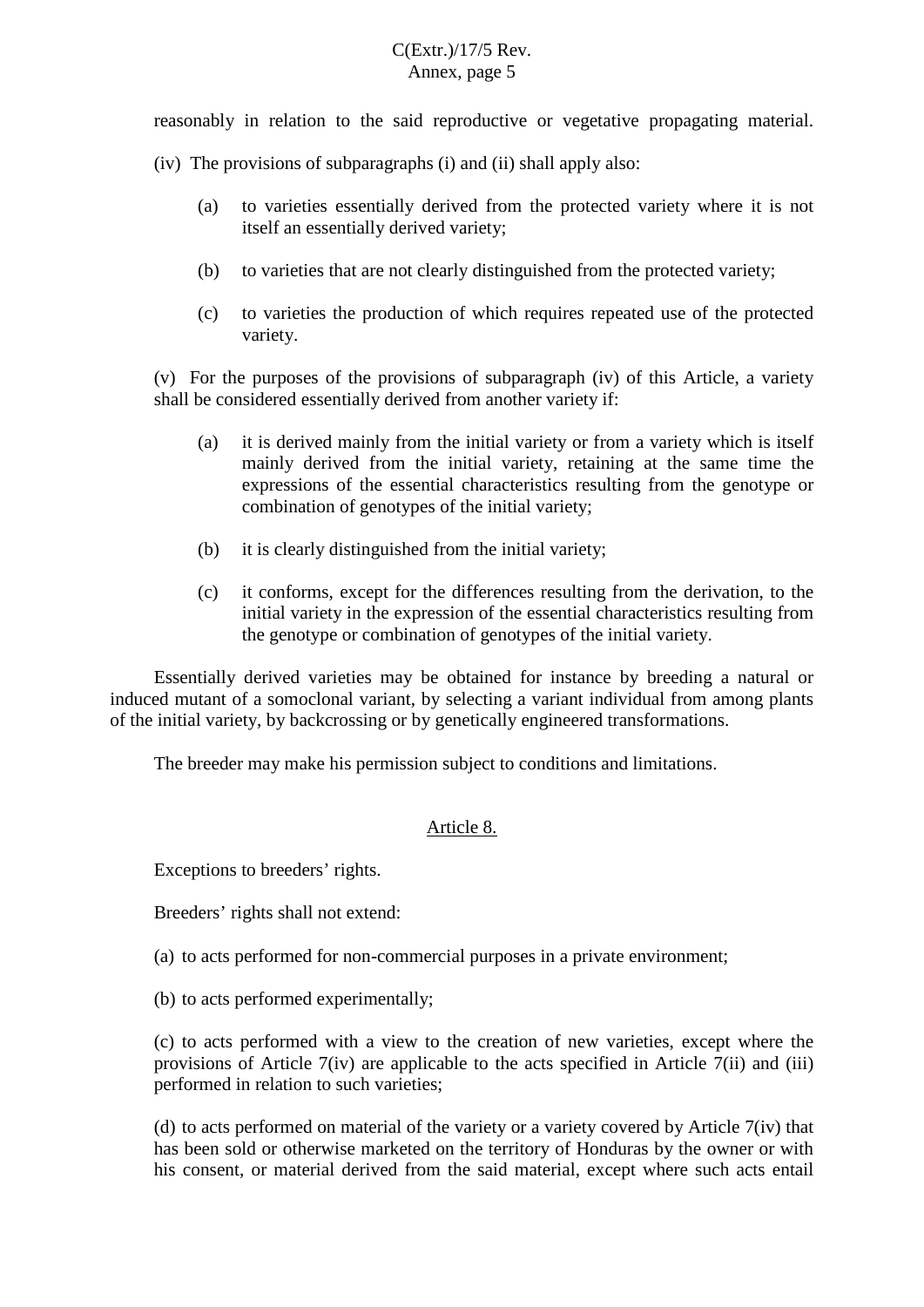further reproduction or vegetative propagation of the variety in question, or where they entail the export of material of the variety that enables it to be reproduced in a country that does not protect varieties of the plant genus or species to which the variety belongs, unless the exported material is intended for consumption.

#### Article 9.

Breeders' rights shall not be infringed by a person who reserves and sows for his own use, or sells as a raw material or food, the product of his cultivation of the protected variety. Commercial use of the multiplication, reproduction or propagating material of fruit, ornamental and forest species, including whole plants and parts thereof, is excepted from the provisions of this Article.

#### Article 10.

For the purposes of the provisions of Article 8(d), "material" means, in relation to a variety:

- (a) reproductive or vegetative propagating material in any form;
- (b) harvested material, including whole plants and parts thereof;
- (c) any product manufactured directly from harvested material.

## Article 11.

The rights granted to the breeder shall have the following terms, counted from the date of grant of the protection title:

(a) Twenty-five years for perennial species (forest and fruit varieties, vines and ornamentals), including rootstocks in each case;

(b) Twenty years for species not included in the foregoing subparagraph.

These terms shall be counted as from the date of issue of the breeder's title and, when they have expired, use and exploitation shall pass into the public domain.

## Article 12.

The breeder may renounce the rights conferred by Article 7 of this Law; renunciation shall be effected in writing, and to be valid it shall be entered in the Register. It shall be irrevocable, and the use and exploitation of the plant variety and its propagating material shall pass into the public domain.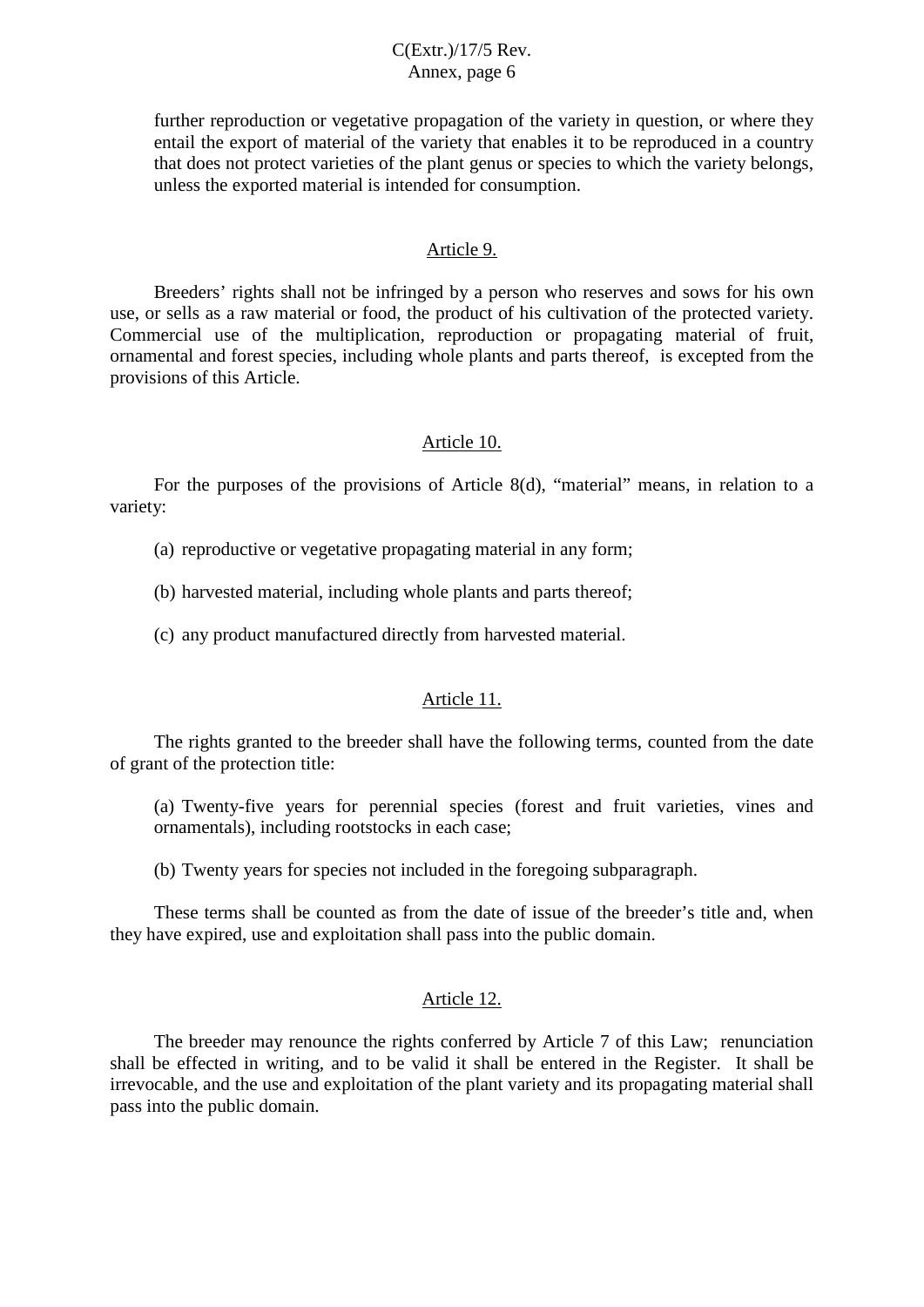#### Article 13.

A breeder's title shall be granted for a plant variety provided that the variety is:

(a) new; the plant variety shall possess this characteristic when the propagating material or harvested material of the variety has not been sold or delivered to third parties by the breeder or with his consent for the purposes of exploitation:

- on the national territory within the year prior to the filing date of the application for a breeder's title;

- abroad within the six years prior to the filing of the application in the case of vines, forest trees, fruit trees and ornamental trees, including their rootstocks, and within the four years prior to the filing of the application for all other species;

(a) distinct; the plant variety shall possess this characteristic where it is clearly distinguished from any other variety the existence of which is a matter of common knowledge on the filing date of the application;

(b) stable; the plant variety shall possess this characteristic where its relevant characteristics remain unchanged after successive acts of reproduction or propagation;

(c) uniform; the plant variety shall possess this characteristic where it is sufficiently uniform in its relevant characteristics, subject to the variation that may be expected due to its sexual reproduction or vegetative propagation.

The grant of breeders' rights may not be made subject to additional or different conditions, provided that the applicant has complied with the formalities specified in this Law and paid the appropriate fees.

#### Article 14.

Breeders' rights shall be independent of any measures adopted by Honduras to regulate the production, testing and marketing of material of varieties on its territory, or its import into and export from Honduras.

#### CHAPTER II

### APPLICATION FOR AND GRANT OF THE BREEDER'S TITLE

#### Article 15.

The Secretariat shall receive and prosecute applications for the issue of breeders' titles. To that end it may require that the plant variety or propagating material thereof be delivered to it in such quantities as it considers appropriate, and that where applicable it be provided with such additional documentation and information as it considers necessary to determine whether legal and regulatory requirements and official Honduran standards have been met.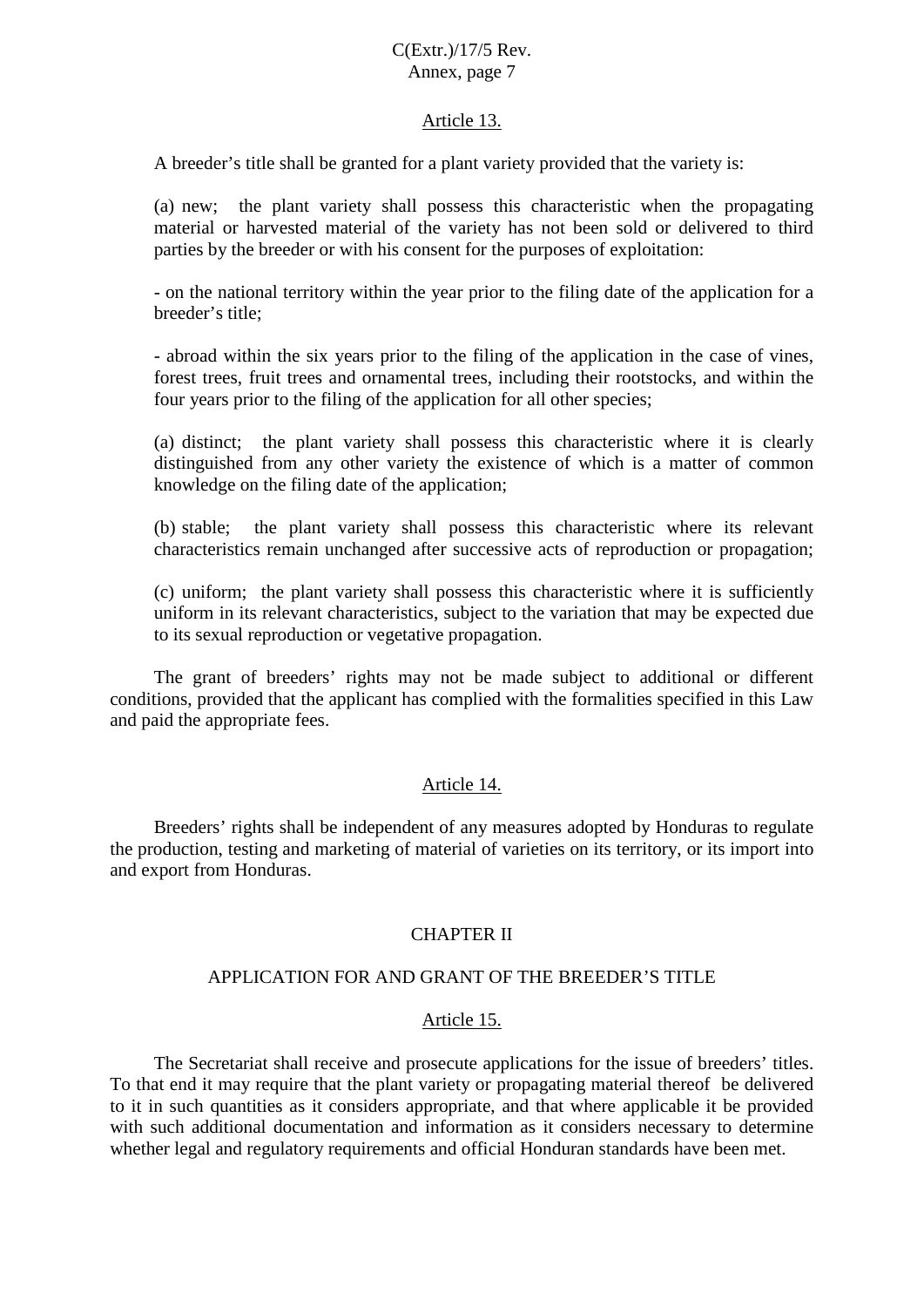Applications shall be without effect until such time as the applicant complies with the requirements imposed on him within a period of three months counted from the notification of the said requirements.

#### Article 16.

In the application for a breeder's title a denomination shall be proposed for the variety, which, to be approved, shall be different from any other existing in the country or abroad, shall comply with the other requirements specified in the Regulations under this Law and shall not be identical or confusingly similar to another, protected earlier under the Industrial Property Law. The application shall specify the parentage and origin of the plant variety.

Where the proposed denomination does not comply with the foregoing requirements, the Secretariat shall reject it and require the applicant to propose another within an absolute period of 30 working days.

#### Article 17.

The applicant may enjoy the priority of an earlier application for the same variety legally filed by himself or his successor in title with the authority of a Contracting Party.

(a) If the application filed with the Office has been preceded by two or more applications, the priority may only be based on the earliest such application.

Priority shall be expressly claimed in the application filed with the Office. It may only be claimed within a period of 12 months following the filing date of the first application.

(b) In order to benefit from the right of priority, the applicant shall submit a copy of the first application to the Office within three months following the filing date.

The Office may ask for a translation of the first application to be submitted within a period of three months following the date of receipt of the communication.

(c) In addition, the applicant shall be entitled to request deferment of the examination of the variety by a maximum of two years following the expiry date of the priority period (three years following the filing date of the first application). If however the first application is rejected or withdrawn, the Office may start the examination of the variety before the date specified by the applicant, in which case the applicant shall be allowed a suitable period for the submission of the information, documents or material necessary for the examination to take place.

#### Article 18.

Verification of compliance with the requirements specified in Articles 13 and 16 of this Law shall be the responsibility of the Committee on the basis of the provisions of the relevant regulations and the appropriate Honduran official standards.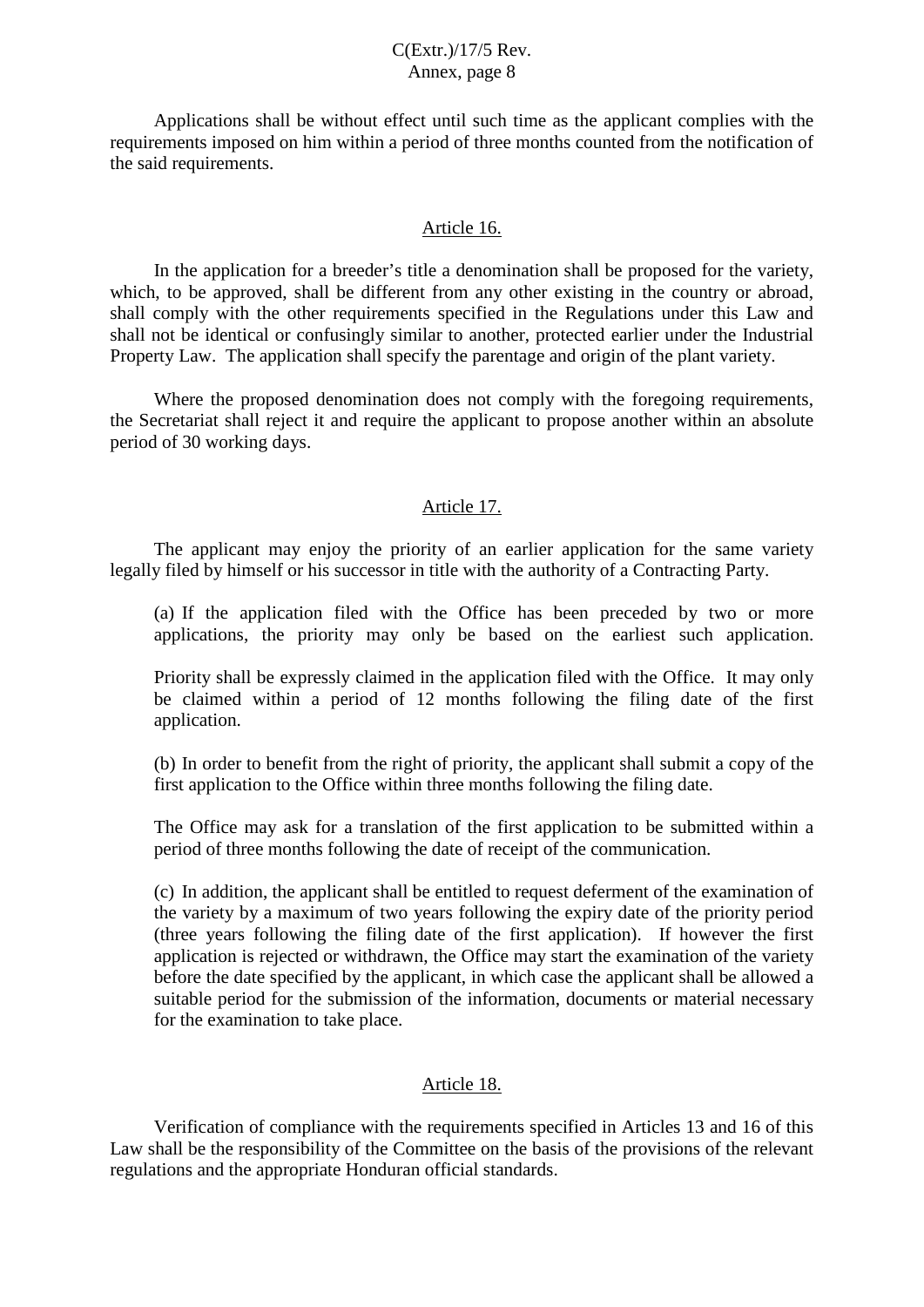Once all the requirements have been met, the Secretariat shall issue the breeder's title, which shall recognize and protect the rights referred to in Article 7 of this Law.

#### Article 19.

Where a plant variety has been bred and developed jointly by two or more natural or legal persons, the application shall specify the degree of participation of each one of them and designate a joint representative.

Where the joint representative is not expressly designated, the first person named in the application shall be taken to be such.

#### Article 20.

Where the requirements of novelty, denomination and formal completion of the application have been met, the Secretariat shall, within the 120 days following the filing of the application, issue a record of filing pending the grant of the breeder's title, and the application shall be published. With regard to the period between the date of issue of the record of filing and the grant of the corresponding breeder's title, the owner shall be entitled to receive equitable remuneration from any person who, during the intervening period, has engaged in acts which after the grant of rights would require authorization by the owner in accordance with the provisions of Article 7 of this Law.

The breeder may demand such remuneration as from the start of the validity of his title.

#### Article 21.

During the period of validity of the breeder's title, the Secretariat shall be entitled to compare the relevant characteristics of the plant variety with the corresponding relevant characteristics taken into account at the time of the grant of the breeder's title.

To that end the breeder shall be obliged to supply such propagating material and information as the Secretariat may request for the purpose, and also to allow inspection tours.

For the purposes of the foregoing the Secretariat may, where necessary, seek the intervention of the Committee.

#### Article 22.

In order to keep the breeder's title in force, the breeder or his successor in title, as the case may be, shall pay the fees specified in the Regulations under this Law.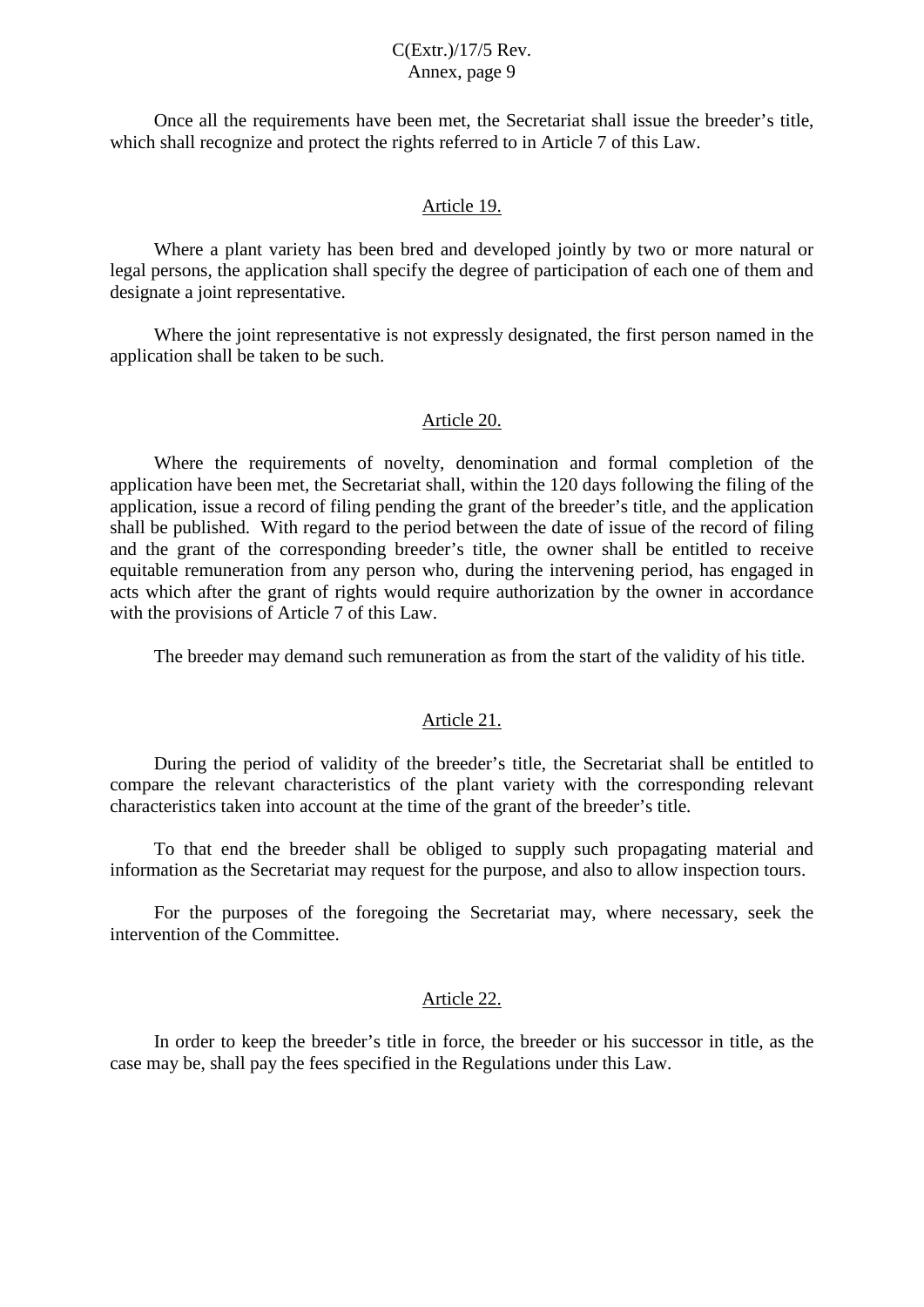#### Article 23.

The record of filing and the breeder's title shall become void on the expiry of their validity. The record shall lapse if the party concerned fails to collect it within the 12 months following the date on which he was notified of its issue.

#### Article 24.

On the grant of the breeder's title, the denomination shall be final and unchangeable, even where the validity of the title expires and the plant variety passes into the public domain.

Any person who uses or exploits the plant variety for whatever purpose shall be obliged to use and respect the approved denomination.

The approved denomination, when used together with a trademark, trade name or other such indication, must be readily recognizable and distinguishable.

#### CHAPTER III

### TRANSFER OF RIGHTS

#### Article 25.

The rights conferred by the breeder's title, with the exception of the right referred to in Article 7(i) of this Law, may be pledged and transferred, either wholly or in part, by means of any legal instrument executed before a notary public.

#### Article 26.

In the case of the transfer of the rights referred to in Article 7(ii) of this Law, the beneficiary or assignee of the rights or the successor in title shall be obliged to submit to the Secretariat:

(a) his name, nationality and domicile;

(b) a copy of the document evidencing the transfer of the rights and including all the obligations and rights deriving from the transfer;

(c) a document in which the party assumes the obligation to maintain the relevant characteristics of the plant variety or its propagating material in the event of its being marketed and exploited.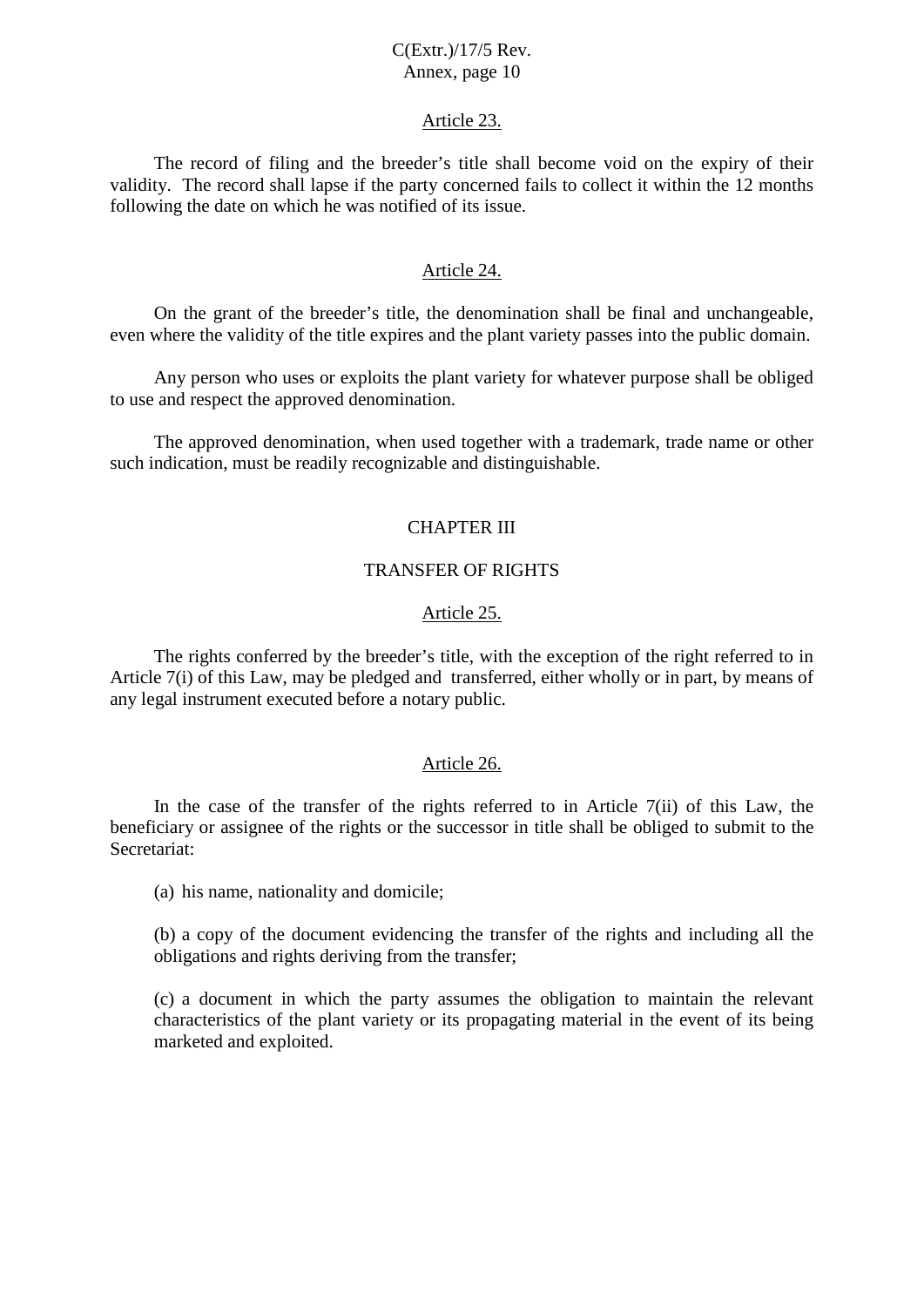#### Article 27.

In the case of total transfer the beneficiary, assignee or successor in title shall assume all the obligations and rights deriving from the previous title, with the exception of the right referred to in Article 7(i) of this Law.

#### Article 28.

The beneficiary, assignee or successor in title may initiate legal proceedings for protection of the breeders' rights as if he were the owner thereof, unless otherwise agreed.

### CHAPTER IV

#### EMERGENCY LICENSES

#### Article 29.

For the purposes of this Law, it shall be considered that there is an emergency when the exploitation of a plant variety is considered essential to meet the basic needs of a sector of the population and where there is a deficiency in supplies or deliveries.

#### Article 30.

In the event of an emergency, the Secretariat shall proceed as follows:

(a) It shall inform the owner of the plant variety or persons authorized by him of the emergency and of the need for the plant variety to be available in sufficient quantities, in the judgement of the Secretariat, to provide for the emergency. Where they show interest in responding to the emergency, they shall undertake to do so on such terms as may be laid down by the Secretariat.

(b) Where the owner of the plant variety or his successors in title declare that they are not capable of or interested in responding to the emergency, the Secretariat shall, by means of a public announcement, call upon third parties who do have an interest in doing so.

(c) The right to respond to the emergency shall be granted in the form of a license for a specified period, conditional on compliance with the requirements which shall be stated by the Secretariat in the public announcement and shall include the payment of compensation to the owner of the plant variety or his successor in title.

(d) On the expiry of the period for which the emergency license has been granted, the owner of the plant variety shall automatically recover all his rights.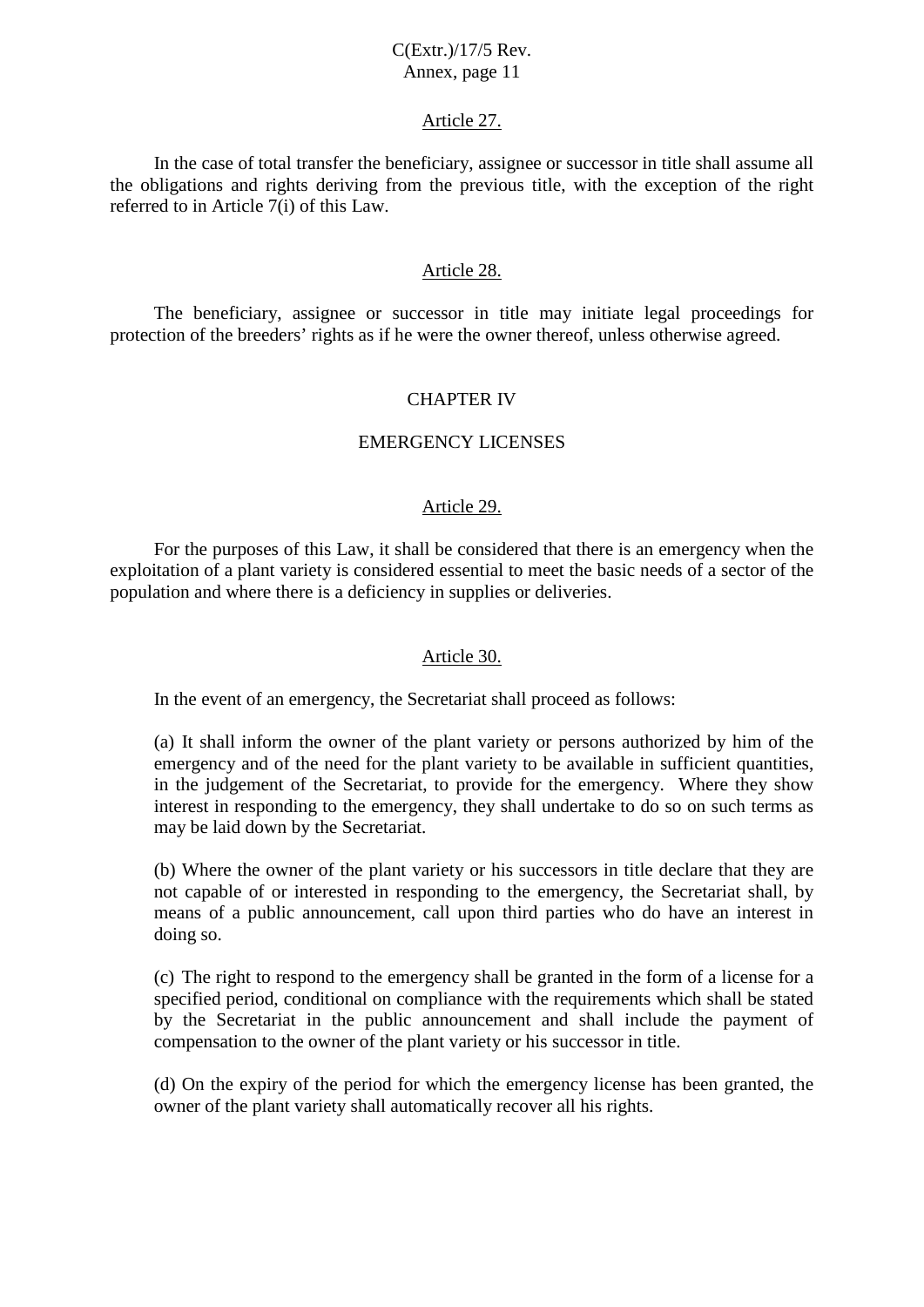#### Article 31.

The owner of the plant variety in respect of which an emergency license has been granted shall be obliged to provide the licensee with the propagating material. In no event may he make use of the variety or of the propagating material for a purpose other than that of the emergency.

#### Article 32.

In situations where, owing to the seriousness and scale of the emergency, a single licensee cannot adequately respond to it, the Secretariat may extend the license to two or more interested parties so that they may simultaneously do what is necessary to overcome the emergency.

#### TITLE III

#### CHAPTER I

### PLANT VARIETY CLASSIFICATION COMMITTEE

#### Article 33.

The Committee shall be composed of the following standing members:

(a) The Chairman, the Technical Secretary and three additional representatives designated by the Secretariat.

(b) A representative of the Directorate of Intellectual Property.

The Committee shall have a Records Secretary, who shall have the right to speak but not to vote, and who shall be designated by the Chairman. Each titular member shall designate his own alternate.

The position of titular or alternate member of the Committee shall be strictly personal, and may not be exercised through representatives.

#### Article 34.

The functions of the Committee shall be the following:

(i) To rule on the acceptability of applications for breeders' titles and their entry in the Register;

(ii) To specify the procedures for the conduct and assessment of technical trials in the field or in the laboratory;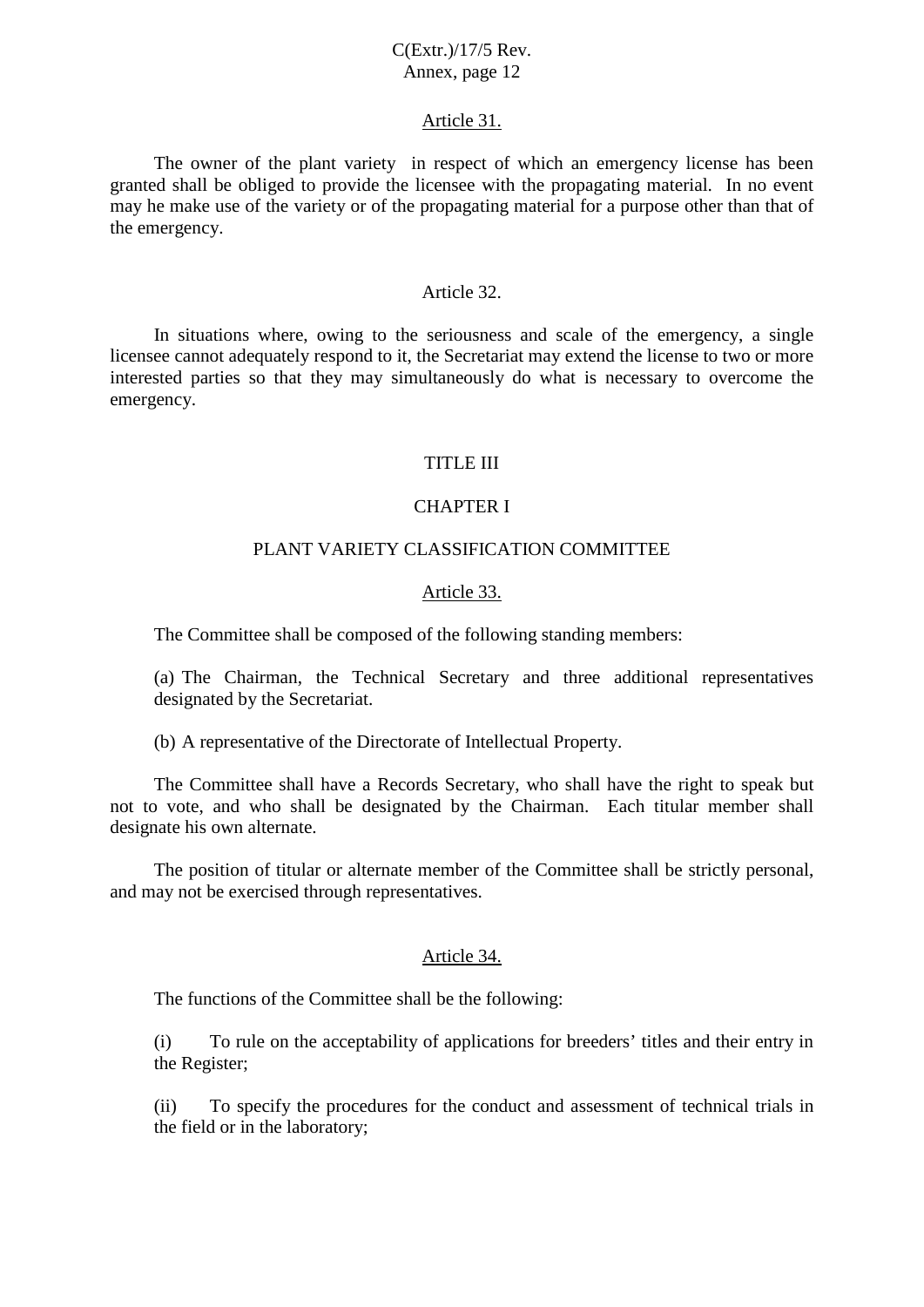(iii) To give its opinion on the drafting of official provisions on the characterization and evaluation of plant varieties for description purposes;

(iv) Such other functions as may be specified in the Regulations under this Law.

#### Article 35.

The Committee shall meet at least four times a year or when there are two or more items of business to be dealt with, and it may sit for as many times as it is convened by its Chairman. Decisions shall be taken by a two-thirds majority vote of the members present.

#### Article 36.

To assist it in its functions, the Committee shall form technical support groups composed of specialists in each genus or species, and may also consult, or elicit information from, other Central American countries.

### TITLE IV

### CHAPTER I

### NATIONAL REGISTER OF PLANT VARIETIES

#### Article 37.

The Secretariat shall establish a Register which shall be public and in which at least the following shall be entered:

(a) The application for issue of a breeder's title;

(b) The record of filing;

(c) The breeder's title, with details of :

- (i) the protected plant variety;
- (ii) the species to which it belongs;
- (iii) its common and scientific names, and any approved change thereto;

(iv) the name and address of the owner or owners of the plant variety or their successors in title, and the name, address and status, where appropriate, of their legal representative;

(v) the validity and other particulars of the breeder's title issued;

(vi) renunciation of the rights conferred by Article 7(ii) of this Law;

(vii) any transfers and pledges to which the rights referred to in Article 7(ii) of this Law may be made subject;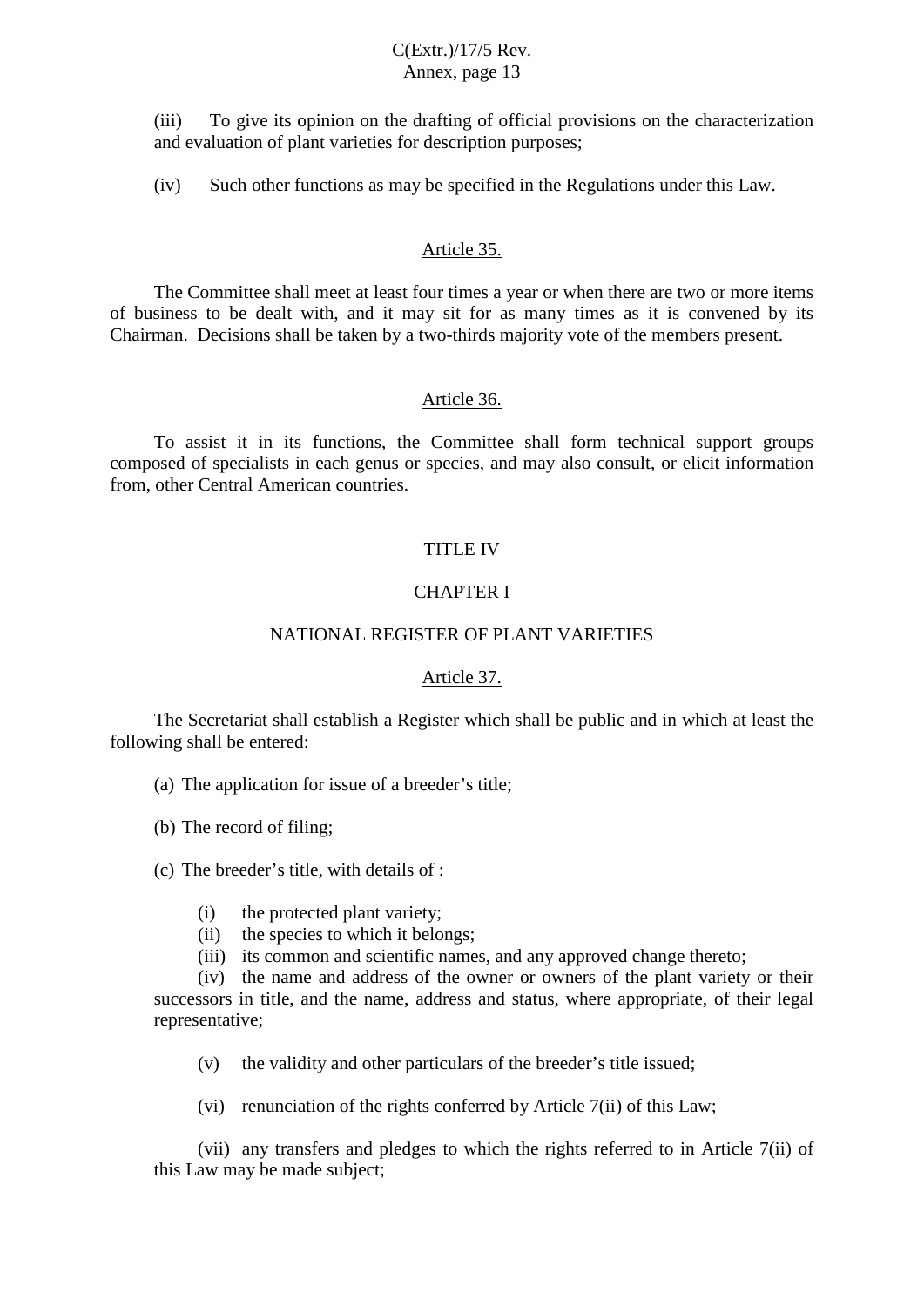(viii) the issue of the emergency licenses referred to in this Law;

(ix) the end of the validity of the record of filing or of the breeder's title, either through lapse or through expiry of the relevant term, and also the preventive initiation of proceedings for the invalidation and revocation of a breeder's title and its final cancellation;

(x) a statement in which it established that a plant variety has passed into the public domain.

#### Article 38.

Breeders' titles and also transfers of rights, in order to be binding on third parties, must be entered in the Register.

#### Article 39.

The Secretariat shall guarantee access to the information contained in Register entries.

#### Article 40.

The Secretariat shall publish in the official journal *La Gaceta,* and in such media as it considers appropriate, entries made in the Register, applications for breeders' titles and any information regarded as having a bearing on the subject matter of this Law.

#### TITLE V

#### CHAPTER I

### ADMINISTRATIVE PROCEDURES

#### Article 41.

The administrative procedures for invalidation and revocation and the imposition of the sanctions provided for in this Law shall be substantiated and settled according to the terms of this Law and, where not provided for, according to the Law on Administrative Procedure.

#### Article 42.

The Secretariat shall declare breeders' rights null and void if it is found:

(i) that the variety was not new or distinct (Article 13) on the filing date of the application or on the priority date, as the case may be;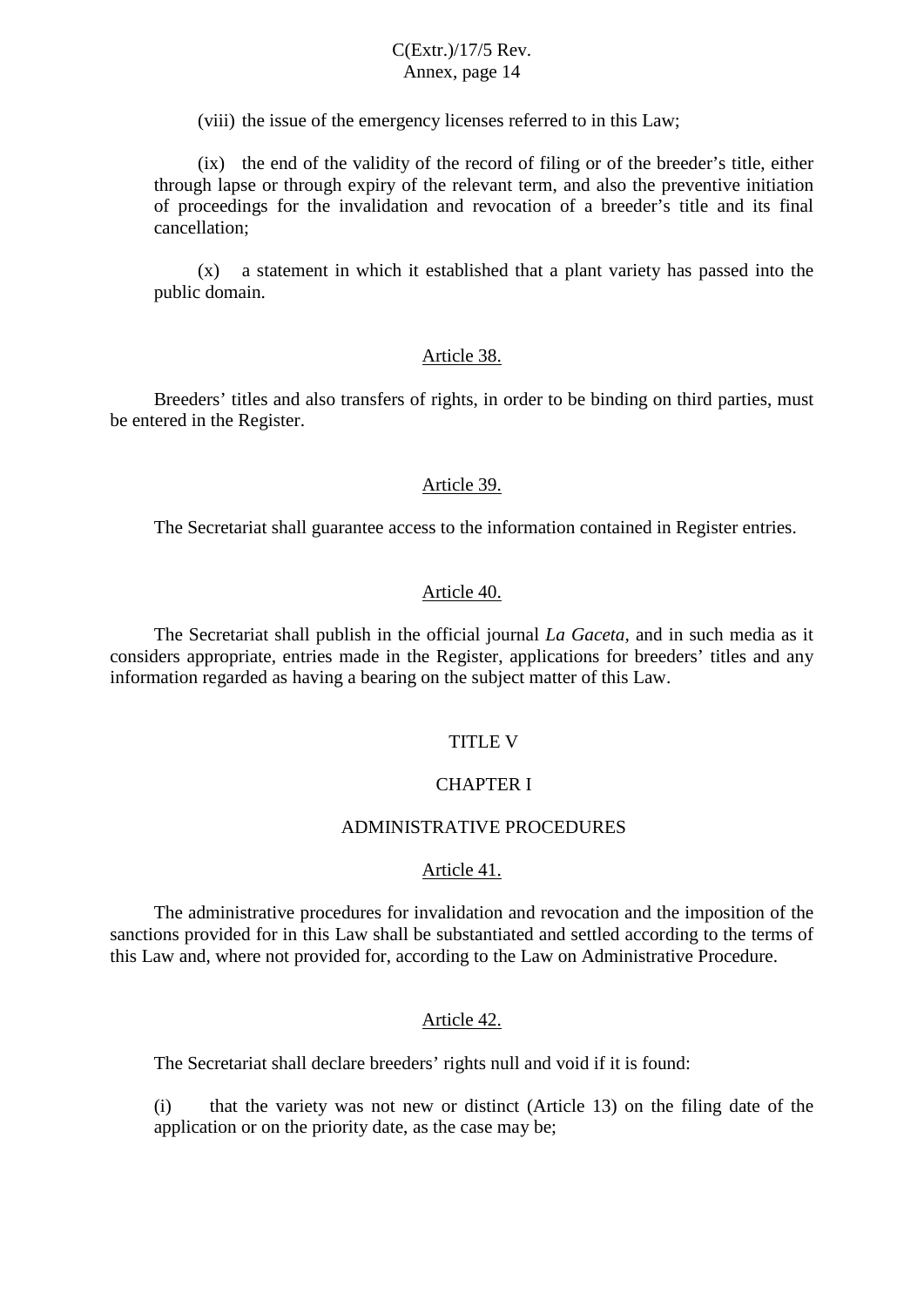(ii) that, where the grant of breeders' rights was essentially based on information and documents supplied by the applicant, the variety was not uniform or stable on the above date;

(iii) that breeders' rights have been granted to a person not entitled to them, and that the entitled person has neither filed nor waived his right to file an application for legal assignment.

Unless otherwise provided in this Law, breeders' rights declared null and void shall be regarded as not having been granted.

Any person may bring to the notice of the Secretariat the existence of facts that might give rise to the invalidation of breeders' rights.

#### Article 43.

The Secretariat may, subject to observance of the relevant procedure, revoke a breeder's title at any time in any of the following circumstances:

(a) Where the fees referred to in Article 22 of this Law have not been paid for two years;

(b) Where it is found that the relevant characteristics of the plant variety have changed;

(c) Where the owner does not provide the Secretariat with propagating material for breeding the plant variety with its relevant characteristics, as defined on the grant of the breeder's title, after six months have elapsed following the date on which it was requested;

(d) Where it is found that the plant variety has ceased to comply with the requirements specified in Article 13(c) and (d) of this Law;

(e) Where the breeder does not propose another suitable denomination in the event of cancellation of the variety denomination after the grant of rights.

#### Article 44.

In the administrative proceedings for invalidation and revocation and the imposition of sanctions, the affected or potentially prejudiced party shall be informed so that, within a period of 30 working days following the notification, he may make such statement in writing as best suits his interests.

#### Article 45.

In administrative proceedings for the imposition of sanctions for the infringements provided for in this Law, the Secretariat may, in addition, adopt the following preventive measures: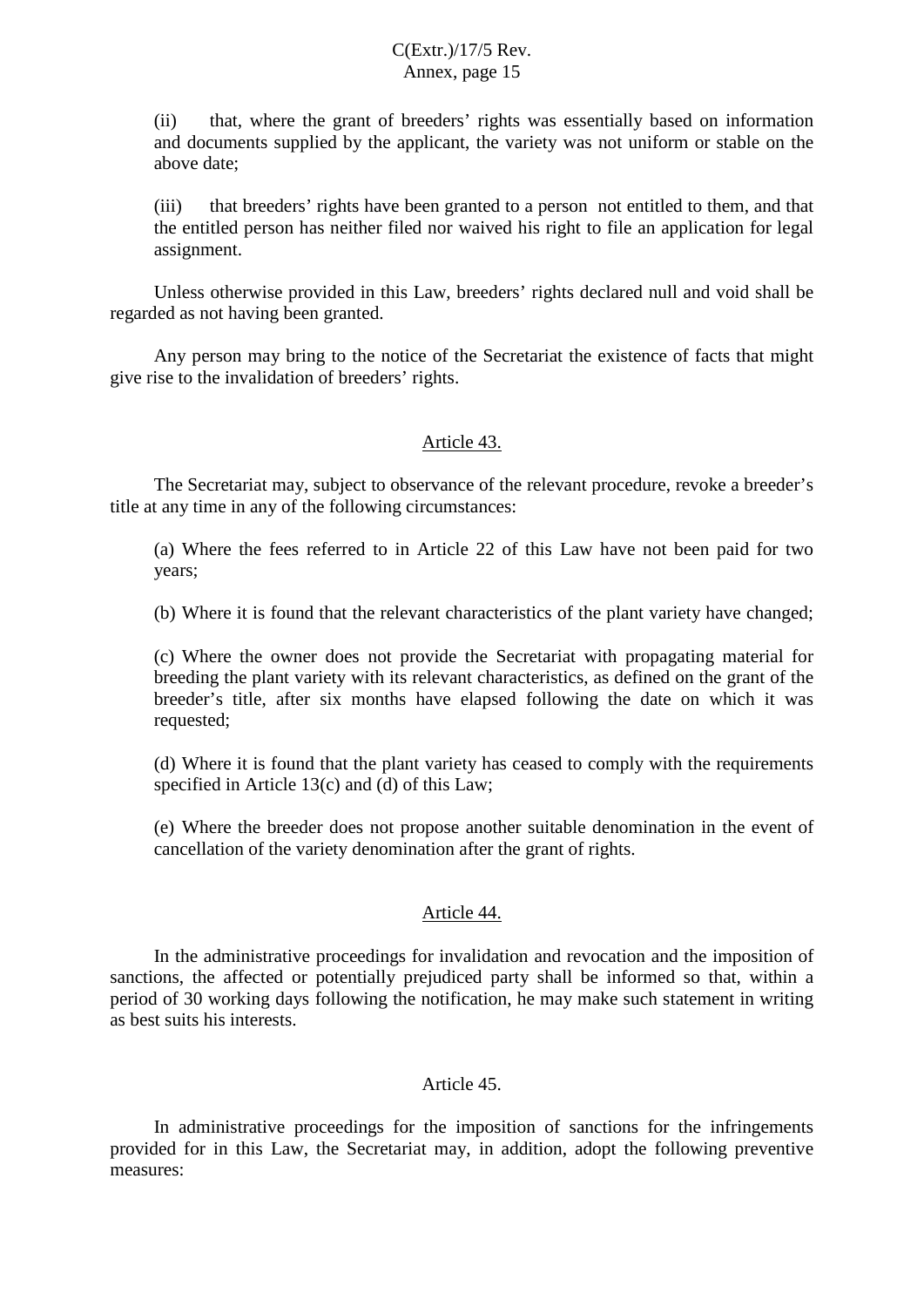(i) It may order the withdrawal from circulation or prevent the circulation of plant varieties or propagating material in relation to which rights protected under this Law have been infringed;

(ii) It may order the withdrawal from circulation of objects, packaging, containers, wrappers, paperwork, advertising copy and similar material with which any of the rights protected by this Law have been infringed;

(iii) It may order the alleged infringer to suspend or discontinue acts constituting a violation of the provisions of this Law.

Where any of the above measures has been instituted, the affected and interested parties shall be notified, which fact shall be mentioned in the record that is taken for the purpose.

Where the plant variety or its propagating material is being traded, traders shall be under the obligation to abstain from disposing of it as from the date on which the decision is notified to them.

There shall be the same obligation on producers, nurserymen, manufacturers, importers and distributors, who shall be responsible for immediately recalling such plant varieties or propagating material as may be already on the market.

### Article 46.

The Secretariat may order one of the preventive measures referred to in the foregoing Article at the request of the party concerned. To that end the petitioner shall prove that a violation of his rights is taking place or is imminent, that he is liable to suffer irreparable damage or that he has a well-founded fear that evidence may be destroyed, concealed, lost or altered; he shall also post a bond which shall conform to the provisions of the Regulations under this Law, and shall provide such information as may be asked of him and meet such requirements as are laid down in legal provisions.

The person against whom the preventive measure has been taken may post a counterbond as provided in the Regulations under this Law, to cover any damages that might be caused to the petitioner, with a view to having the said measure lifted.

#### Article 47.

The party requesting one of the preventive measures referred to in Article 42 *[sic – Tr.]*of his Law shall be liable for the payment of damages caused to the person against whom they were taken where:

(i) the definitive finding on the substance of the dispute is that there has been no violation or threat of violation of the rights of the party requesting the measure;

(ii) a provisional measure has been requested and the administrative procedure before the Secretariat on the substance of the dispute has not been initiated within a period of 20 days counted from the adoption of the measure.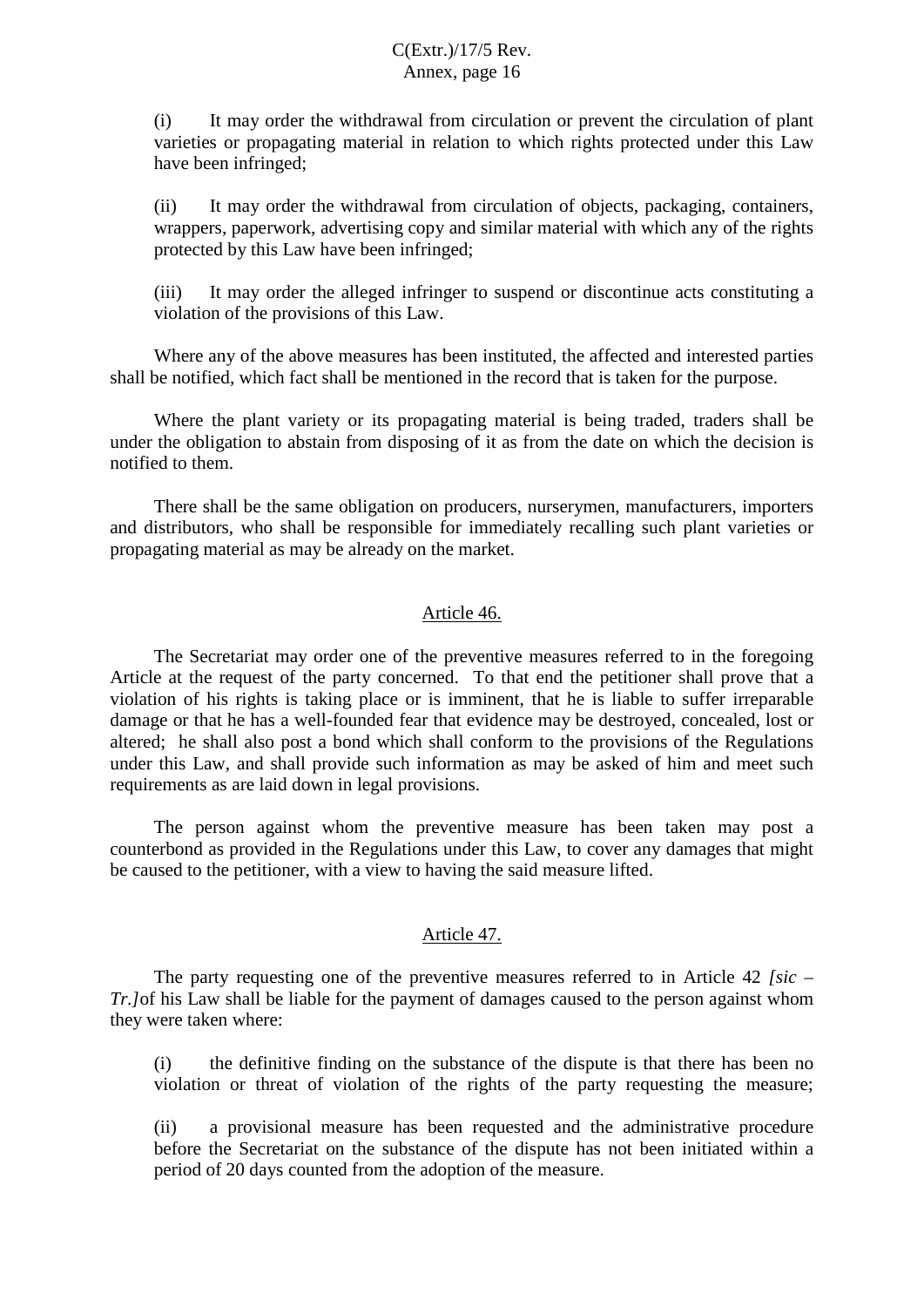#### Article 48.

The fate of bonded property, and all matters concerning the posting and application of bonds and counterbonds, shall conform to the provisions of the Regulations under this Law.

#### Article 49.

Where the Secretariat acts as arbitrator, an Arbitration Board shall be set up which shall be presided over by the holder of the position of Legal Adviser to the Secretariat itself.

#### Article 50.

The Arbitration Board shall act as amicable compositor, or alternatively as arbitrator in the strict sense of the Law, as agreed by the parties. It shall settle business in accordance with the provisions of this Law and the Regulations under it.

#### TITLE VI

### CHAPTER I

#### INFRINGEMENTS

#### Article 51.

The Secretariat shall impose the following fines for the infringements specified below:

(i) Alteration of the denomination of the protected plant variety without the authority of the Secretariat: 200 to 2,000 times the minimum daily wage.

(ii) Presentation of oneself as the owner of a protected plant variety without being such owner: 500 to 3,000 times the minimum daily wage.

(iii) Disclosure or marketing of a plant variety as being of foreign origin when it is not, or disclosure or marketing of a plant variety as being of national origin when it is not: 300 to 3,000 times the minimum daily wage.

(iv) Opposition to inspection tours conducted in accordance with this Law: 300 to 3,000 times the minimum daily wage.

(v) Commercial exploitation of the characteristics or content of a protected plant variety by attributing them to another plant variety that is not protected: 1,000 to 10,000 times the minimum daily wage.

(vi) Non-compliance with or violation of the measures imposed under Article 45 of this Law: 1,000 to 10,000 times the minimum daily wage.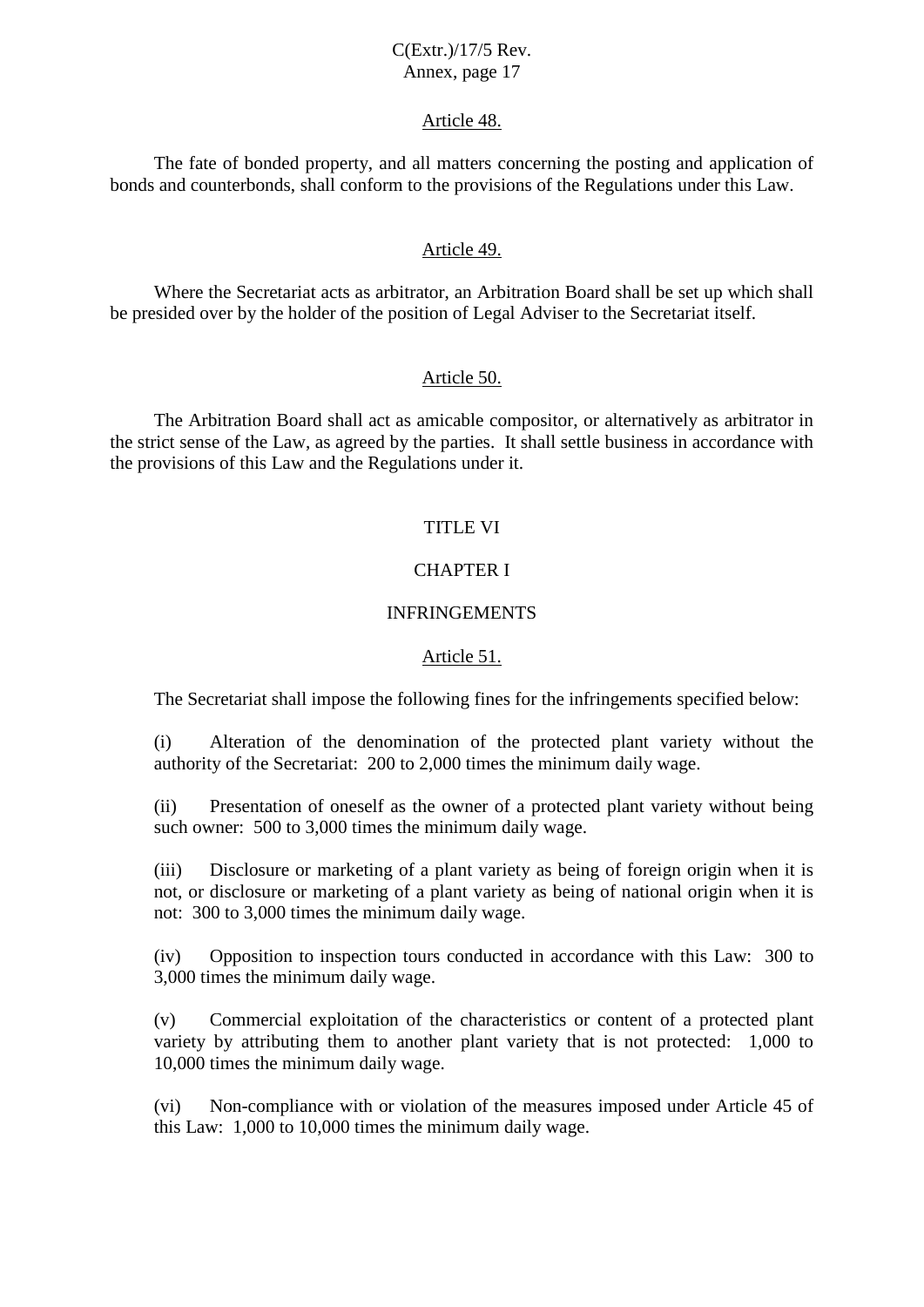(vii) Use or exploitation of a protected plant variety or its propagating material for production, distribution or sale thereof without the authority of the owner: 2,000 to 10,000 times the minimum daily wage.

(viii) All other violations of the provisions of this Law and the Regulations under it: 200 to 5,000 times the minimum daily wage.

For the purposes of the foregoing, the reference shall be the minimum general wage payable in the country on the date of the infringement.

For the imposition of sanctions, the Secretariat shall have regard to the seriousness of the offense and also to the background, personal circumstances and socio-economic position of the infringer. In the event of a repeat offense, the applicable fine shall be up to twice the upper limit of the sanction otherwise applicable.

### CHAPTER II

#### FINAL PROVISIONS

#### Article 52.

Until such time as the Executive enacts the Regulations under this Law, the relevant administrative and regulatory provisions of the Intellectual Property Law shall apply subsidiarily in so far as they do not conflict with this Law.

#### Article 53.

All other administrative provisions contrary to this Law are repealed.

#### Article 53.

Without prejudice to the provisions of Article 13(a), breeders' rights may likewise be granted for a variety that is already no longer new on the date of entry into force of this Law for the species concerned, on the following conditions:

(a) The application must be filed within the year following the aforesaid date;

(b) the variety must have been entered in the National Register of Varieties referred to in the Seeds Law, or been the subject of breeders' rights or an application for breeders' rights in a State or intergovernmental organization party to the International Convention for the Protection of New Varieties of Plants, provided that the application leads to the grant of breeders' rights.